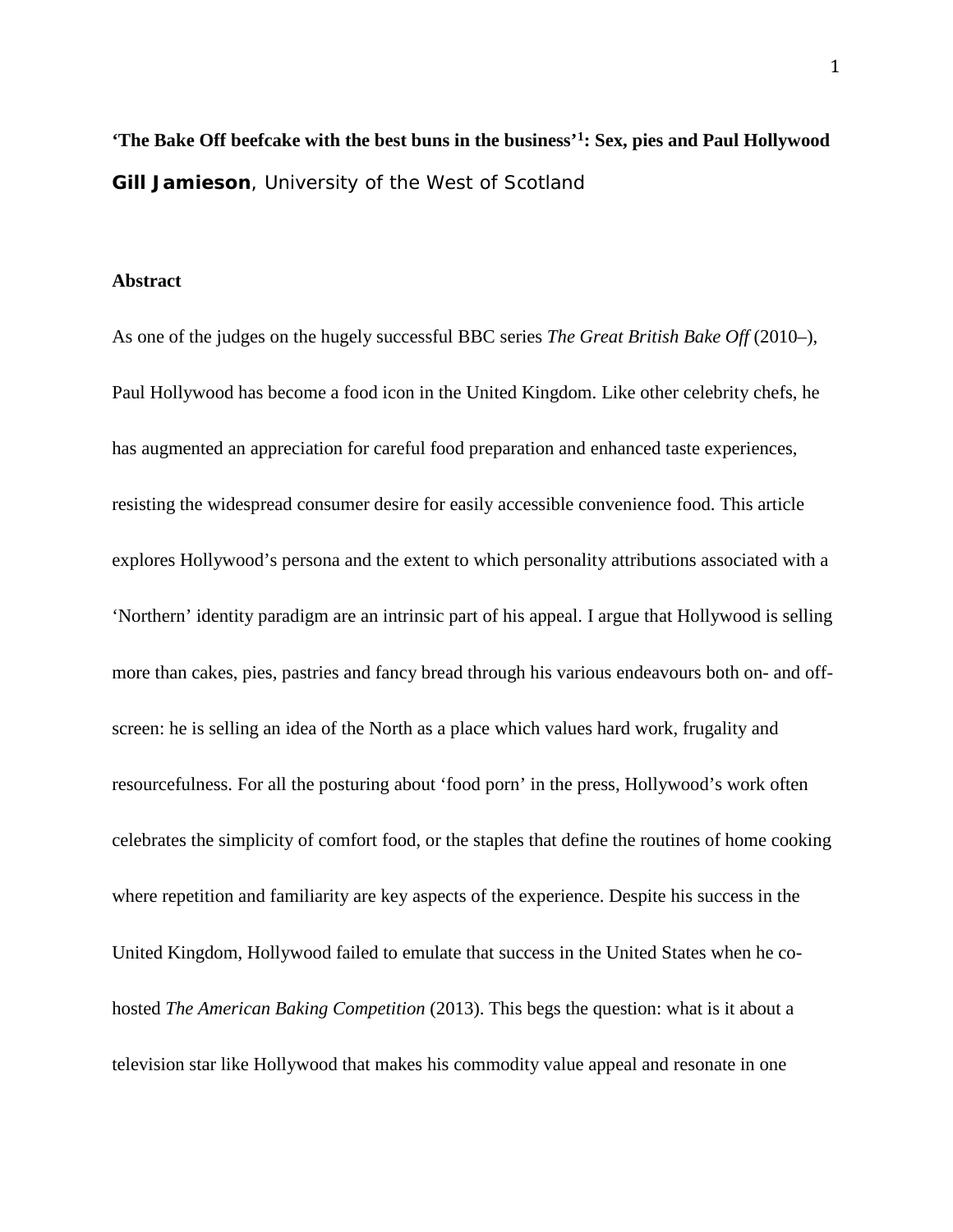market but ultimately sink without trace in the international market? Might we consider

Hollywood as a case study in the limits of the transnational celebrity?

## **Keywords**

British television

Paul Hollywood

baking

comfort food

Liverpool

North

Paul Hollywood is ordinary *and* extraordinary. He is what James Bennett (2008) would describe as 'televisually skilled' *and* 'vocationally gifted'. He's an ordinary man from Cheshire with a telegenic face (his piercing eyes are regarded as an asset) and a talent for artisanal baking. He has been described in the popular press as the 'George Clooney of Baking' <sup>[2](#page-15-1)</sup> and has become one of Britain's most successful celebrity chefs, fronting five series of *The Great British Bake Off* (2010–) with Mary Berry. Along with Berry, Hollywood cements the Britishness of *The Great British Bake Off* (hereafter *GBBO*), bringing his 'Northern lad' persona and his expertise in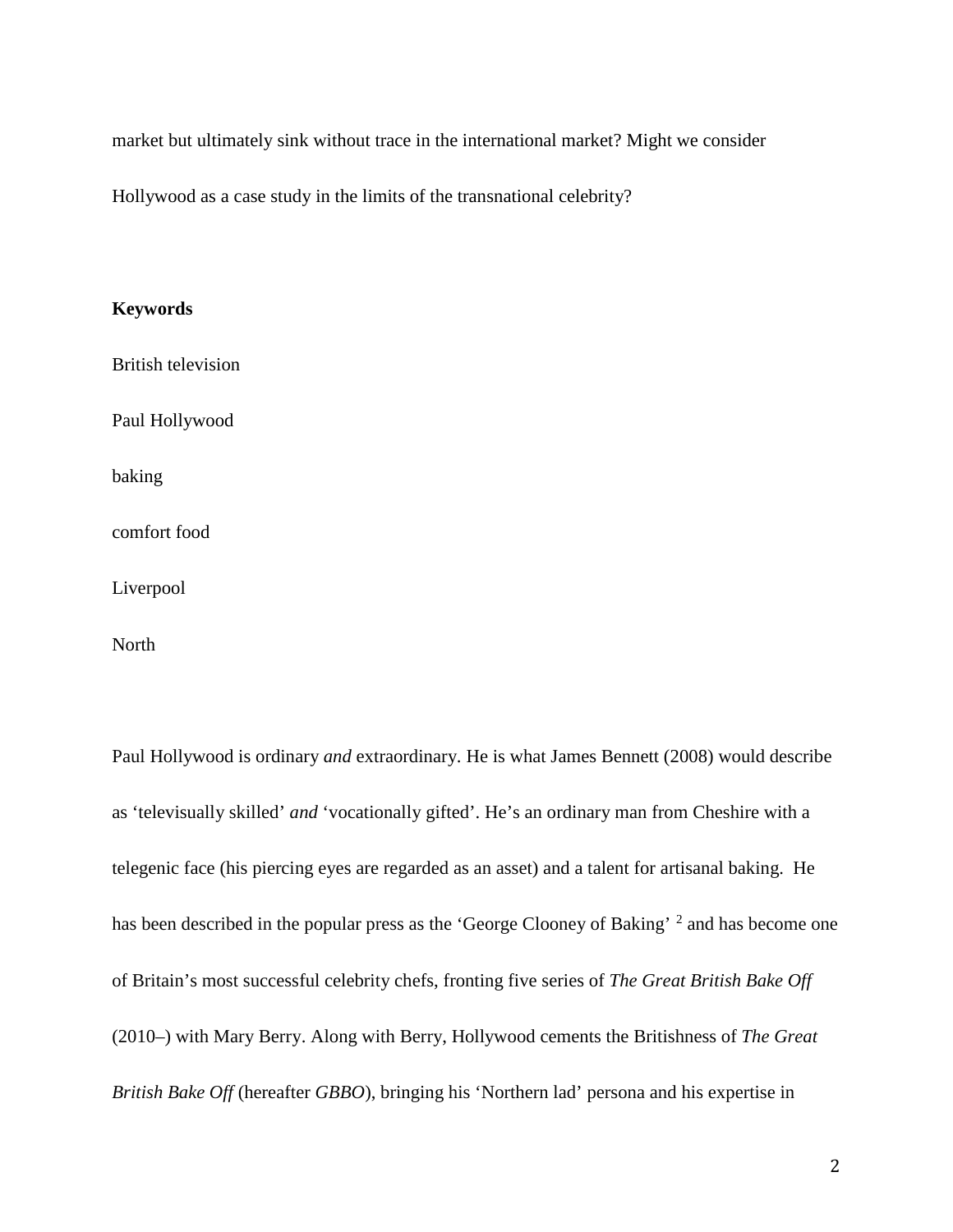baking to further distinguish the unique package of attractions that has made the series one of the BBC's biggest successes in recent years. Hollywood has done remarkably well out of a skill – baking – that is often associated with the North of England (the seminal Hovis campaign of 1973 conflates the geographical and the gastronomic), and yet his rise to prominence as a television personality has not been problem-free. Like Cheryl Cole before him, he was unable to emulate his success on *GBBO* with the American spin-off, *The American Baking Competition* (2013), which was cancelled after only one season. Following this failure, Hollywood returned to the United Kingdom where he would continue judging on *GBBO* with Berry, in addition to fronting *Paul Hollywood's Bread* (2013) and *Paul Hollywood's Pies & Puds* (2013).

Hollywood embodies the often contradictory nature of television stardom where this is achieved primarily in the role of presenter: success is often dependent on an appeal to a specific demographic, in this case a British audience. However, the attributes that make for success in one market can leave that same celebrity hamstrung in the global marketplace. David Lusted (1984/1986) acknowledged the contradictory nature of television stardom, in response to the growing body of scholarship on stardom and performance that preferred to focus on the film star. Lusted mapped out an alternative framework pertinent to the institutional context of television which pivots around 'the mythology of the individual' and argued convincingly that television is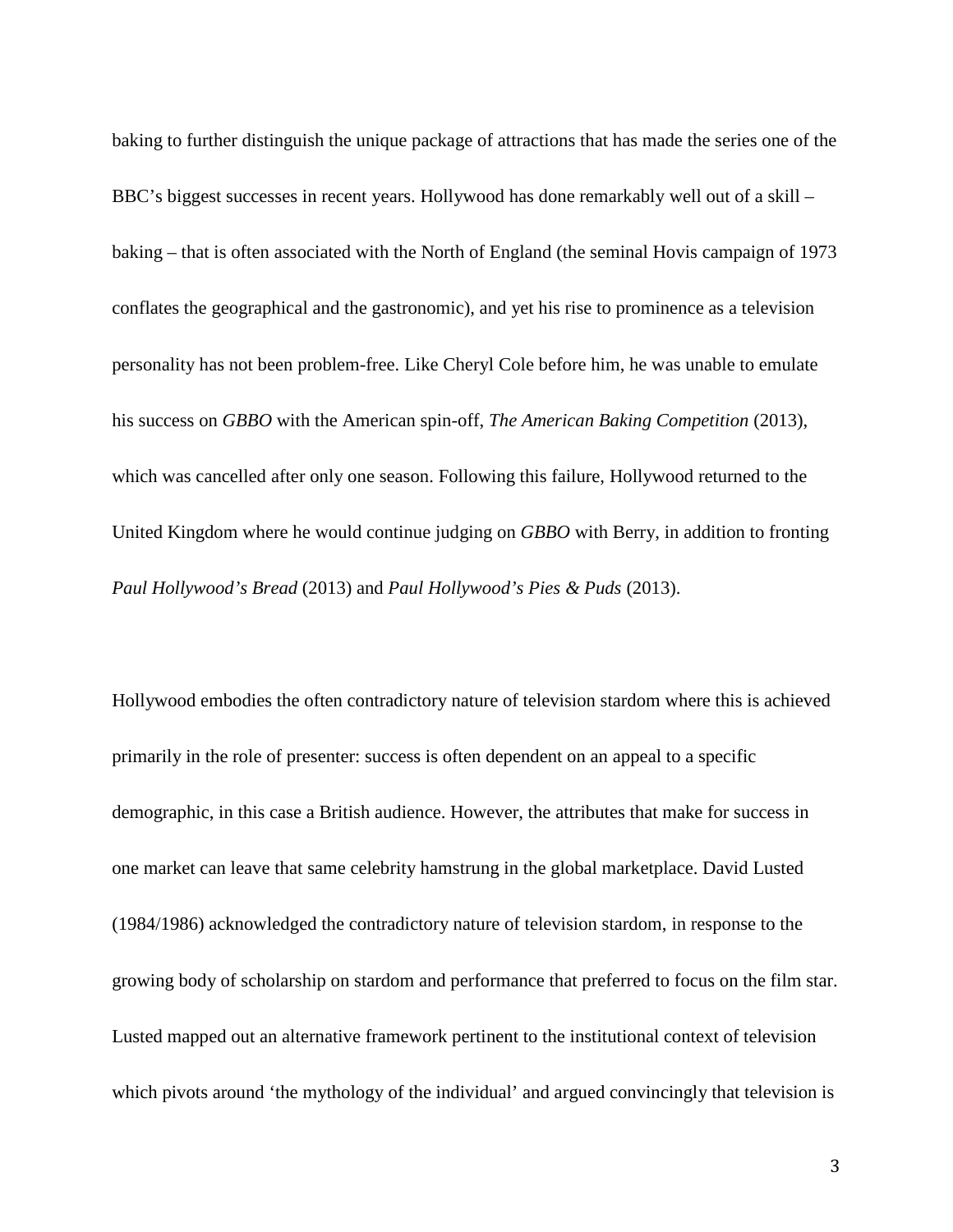dependent on the proliferation of stars as personalities, producing a 'glut' that exposes the myth of the 'rare' individual (1984/1986: 73). In a collection inspired by the work of Roland Barthes and the publication of *Mythologies* (1957/2000), Lusted sought to address the specificity of the medium of television, and his contribution provides one of the first attempts to address the issue of television stardom, primarily from the perspective of the UK market. Hollywood's commodity value as a 'persona' draws on notions of heritage, nostalgia and an idealized construction of Northern identity that made him well-positioned to launch a career in the United States. That Hollywood failed to break into this lucrative market in a format that he was already wellestablished in is surprising, given the global appeal of foreign chefs. Diane Negra acknowledges such an appeal in her discussion of the significance of ethnic food cultures (2002) in the United States, noting that these chefs are often closely associated with ideas of heritage and the dissemination of these ideas in the North American market.

On the surface it would appear that this market was not quite ready for Hollywood's distinctive presentational style, one steeped in associations with the north-west of England. However, the failure of the series to resonate with an American audience was largely attributed to Hollywood's affair with his co-star Marcela Valladolid during the production which led to a backlash on social media. Where Hollywood's chemistry with his co-judge Mary Berry and presenters Mel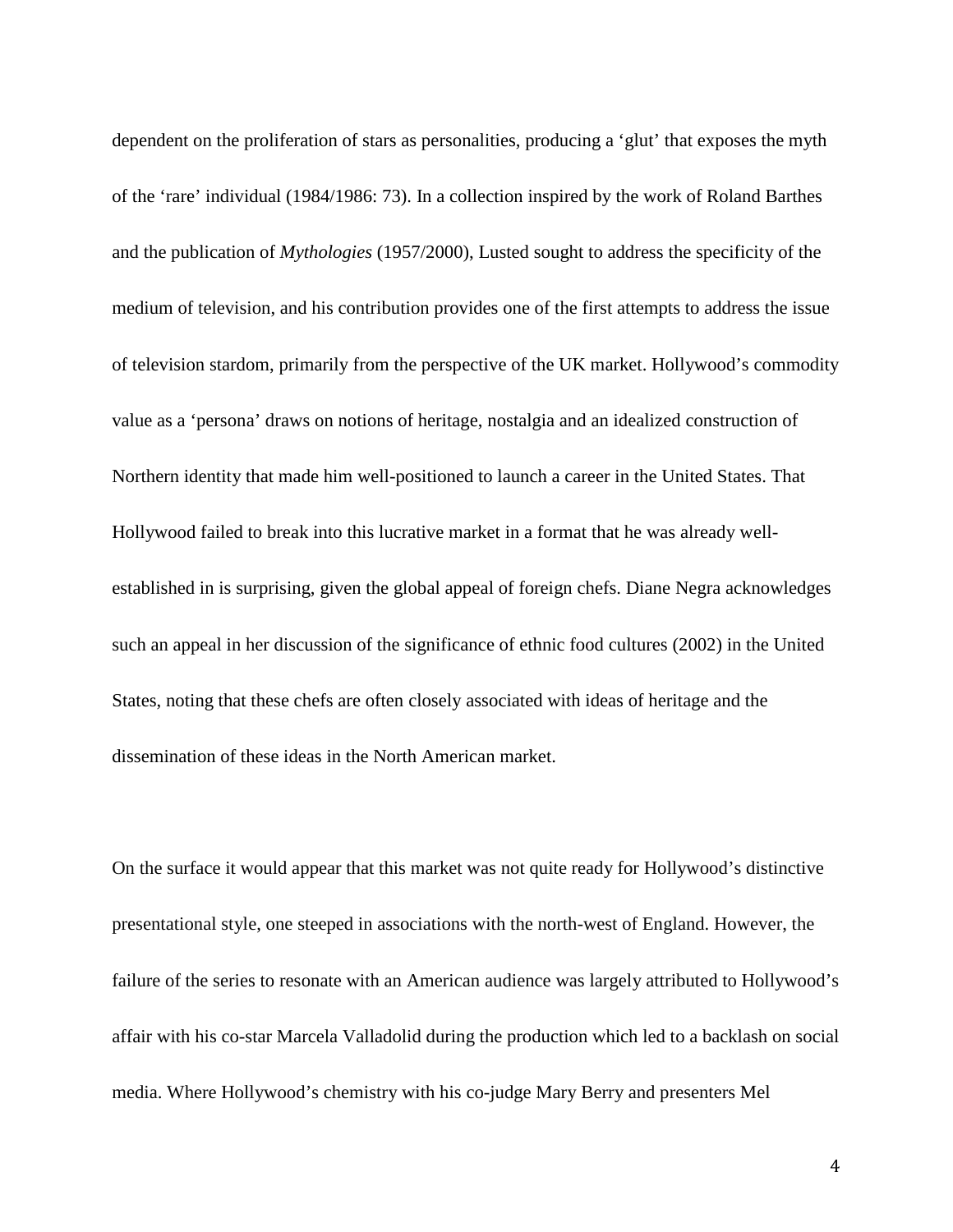Giedroyc and Sue Perkins is an integral part of *GBBO*'s appeal, *The American Baking Competition* bizarrely suffered from a lack of on-screen chemistry between Hollywood and Valladolid. This was compounded by reservations about Hollywood's accent that attracted negative reviews from American critics who did not take to his 'posh Scouse' inflections, whereas in the United Kingdom his 'flat Mersey vowels' are regarded as an asset giving him a distinctive identity that sets him apart from other celebrity chefs (Gannon 2013). Where Americans seemed to find Hollywood 'bland' despite his distinctiveness as a presenter and judge, British audiences warmed to a carefully cultivated persona based on a combination of sexual attractiveness and 'blokeish' charisma. This begs the questions: what is it about a television star like Hollywood that makes his commodity value appeal and resonate in one market but ultimately sink without trace in the international market? Might we consider Hollywood a case study in the limits of the transnational celebrity?

## **An ordinary 'lad' from Liverpool**

Liverpool has of course made an enormous contribution to the global profile of the arts and creative industries of the United Kingdom, most obviously through the music scene with The Beatles the most famous example of the city's global success story. Paul Hollywood can hardly be considered famous on the same scale. His fame corresponds more pertinently to the idea of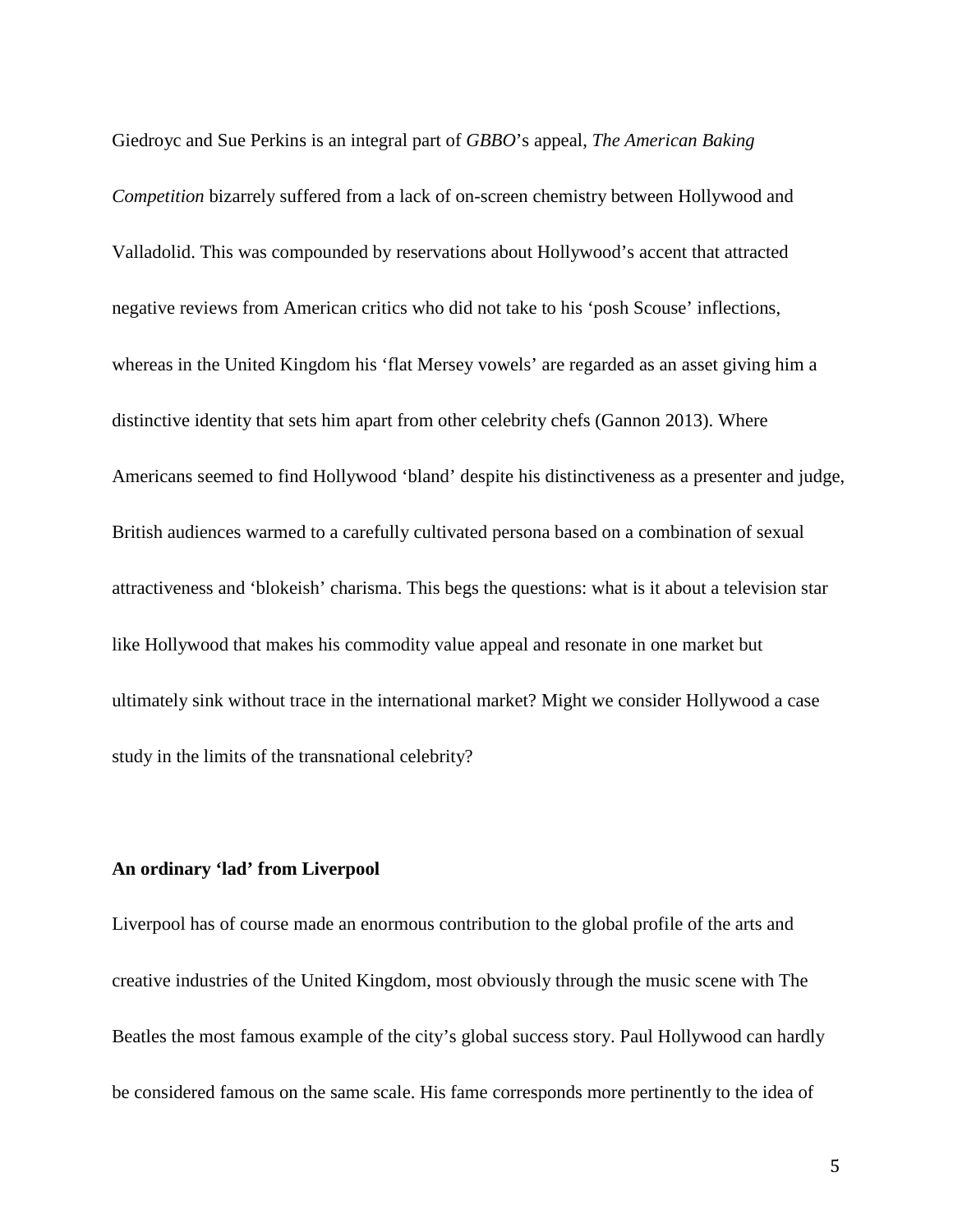the 'local celebrity' model as advanced by McElroy and Williams (2011), on a par with other notable Liverpudlians such as Cilla Black, Paul O'Grady and most recently, John Bishop, all of whom carved out successful careers on television. Hollywood might also be considered another example of 'Merseypride' (Belchem 20069), following in an established tradition that seeks to capitalize on a culturally imagined idea of Liverpool that is in line with idealized attributions of 'Northerness', as described here by Dave Russell:

Being Northern imbues individuals with valuable cultural associations implying a capacity for hard work, a lack of pretension, a certain generosity and warmth and much else. While the notion of the North as a 'breath of fresh air' enters the national culture largely on terms laid down elsewhere, within the North that idea has enjoyed deep and continuous existence. (2004: 277)

These attributions can be detected in Hollywood's presentational style, including his approach to judging, which is honest but far from the acerbic and sometimes brutal style of someone like Simon Cowell of *The X Factor* (2004–) and *Britain's Got Talent* (2007–). Hollywood's criticism is given with warmth and without rancour.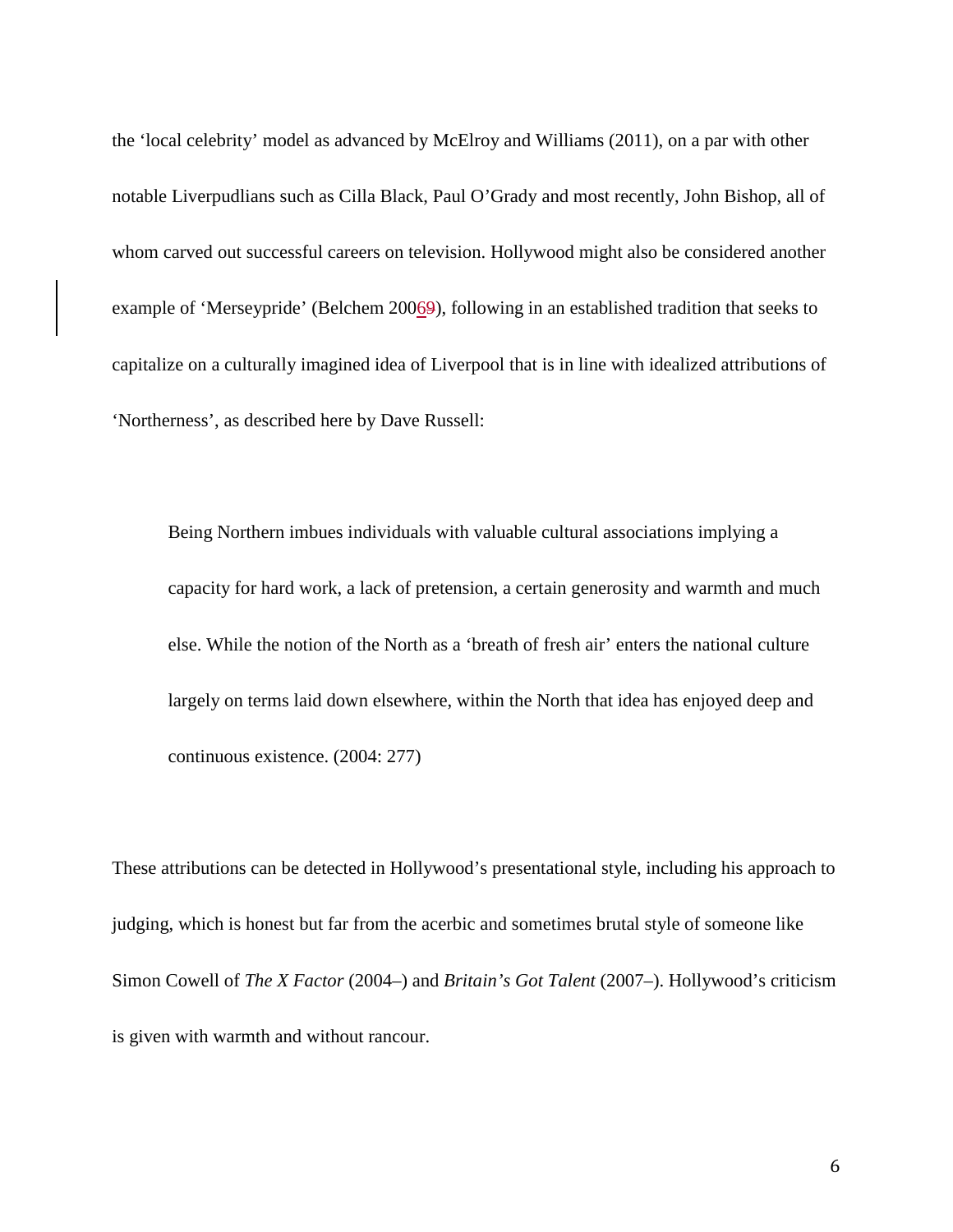In his article on Diana Dors, Tommy Cooper and Eric Morecambe, Lusted argued that the perpetuation of the mythology of the individual has two dominant 'inflections' – personal endeavour and achievement on the one hand, and rags to riches folk myth on the other:

One stresses individual achievement through personal effort and competition, and particularly serves the interests of capital. The other is the folk myth (the Cinderella story or the Log-Cabin-to-White-House story) in which the individual succeeds through nature or fate, rather than effort, position or circumstance. (1984/1986: 73)

Lusted argues that this myth is central to the formation and consolidation of the television star as personality. For a television celebrity like Hollywood the 'personal effort' inflection is dominant although the folk myth is also invoked to a certain extent in attempts to narrate his success. For example, in his unauthorized biography of Hollywood, Dagnell repeatedly stresses Hollywood's work ethic, noting the gruelling schedule of working at the Dorchester (2013: 40), and his stint in Cyprus at the Anassa, where 'he was expected to deliver an enormous quota of baked products every single day' (2013: 49). Russell's summary of Northern attributes could be read as a blueprint for Hollywood's public persona. He's described as hard working and lacking pretension: Dagnell, for example notes that he doesn't want baking to be perceived as elitist but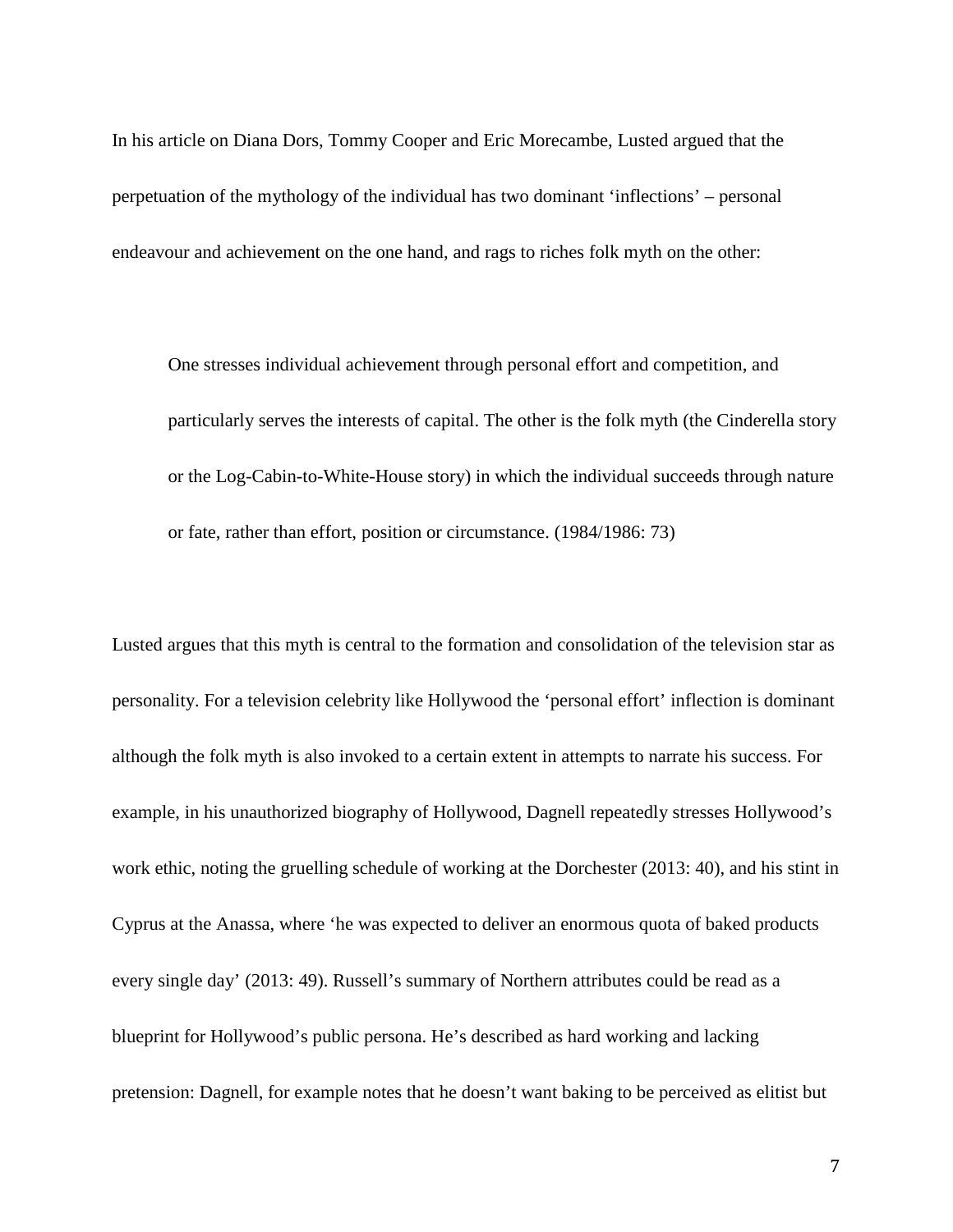something that anyone can do (2013: 41). He is portrayed as loyal in seeking to give back to the area where he grew up: 'Paul is keen to return to Merseyside as often as he can' (2013: 27). His success as a master baker is attributed to sheer hard work in this version of Hollywood's life story, although there is an element of incredulity that someone of such humble beginnings should achieve such spectacular success: 'Paul had already achieved what might have seemed an impossible task as a young boy growing up on the Wirral' (2013: 43), bringing an element of folk myth to the tale. However, Hollywood's story is not without contradictions. Although the area from which Hollywood hails can hardly be described as tantamount to a 'log cabin', with its associations of rural poverty, there is nevertheless a constructed story of spectacular success from modest beginnings, which necessitates glossing over the reality of Hollywood's background: he comes from a line of bakers and his family had a successful chain of bakeries. With such a strong family interest in baking, it is hardly surprising that he went on to become a master baker. Although marketed as an 'unauthorized biography' promising explosive revelations about Hollywood's life, in reality Dagnell's book is unfailingly positive and complimentary.

Hollywood's sense of himself as 'a lad from Cheshire' is a major facet of his appeal as a television personality, and is repeatedly noted both by Hollywood himself, and by interviewers.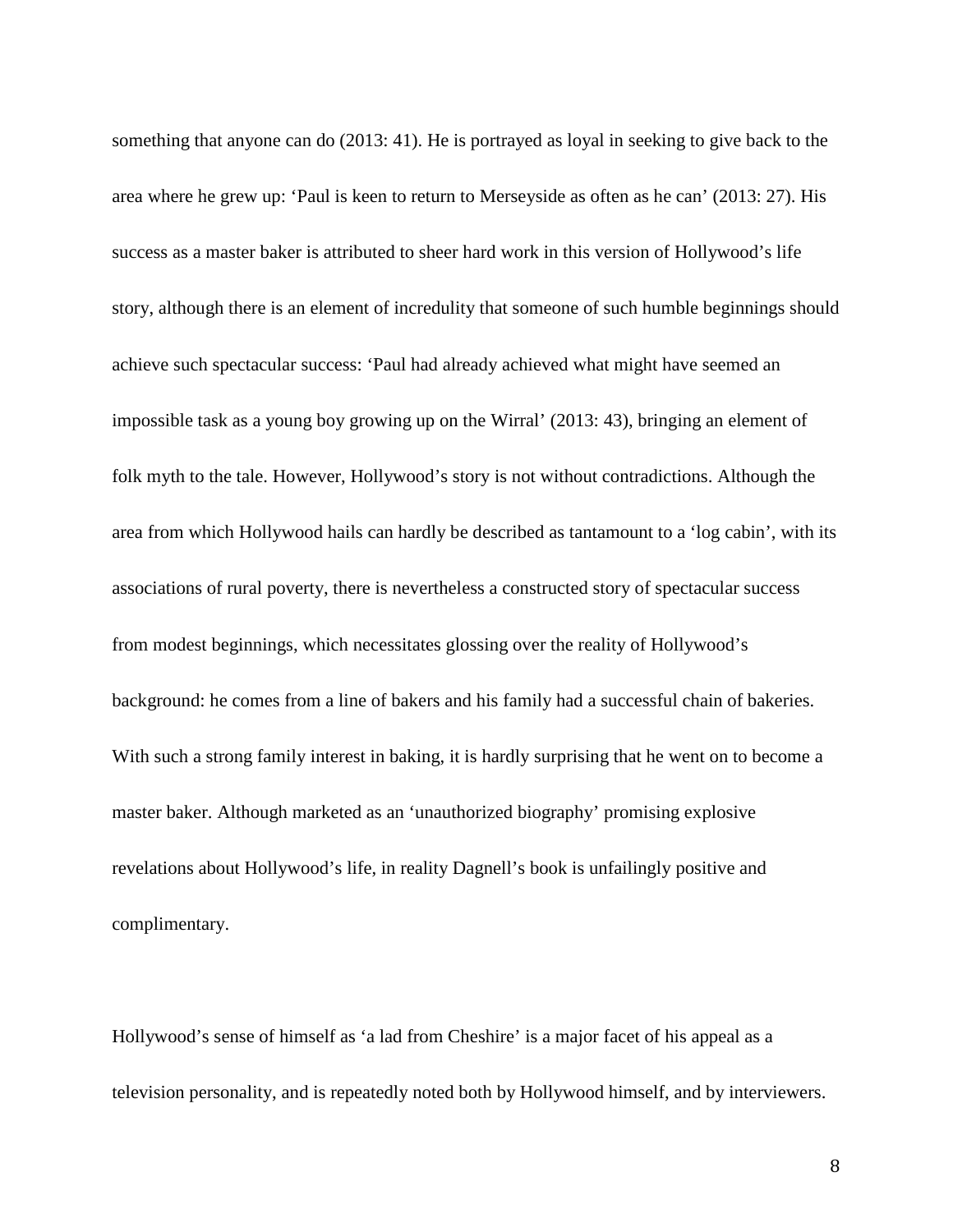His success as a judge on *GBBO*, where he brings an element of Liverpudlian 'no-nonsense toughness' (Belchem 2007: 227) to the proceedings, and a contrast with the older, genteel Mary Berry, is difficult to separate from his physical appearance and his Liverpool background. His accent, which is not so pronounced as to be considered wholly typical of the area from which he hails (and it is certainly not as broad as either Cilla Black's, Paul O'Grady's or John Bishop's), is nevertheless an audible marker of Liverpool origins. Belchem bestows somewhat dubious praise on the rising cachet for this distinctive accent when he describes it thus: 'Once considered a hindrance, its distinctive accent is now a marketing asset, placing Liverpool at the top of the league for call centres…' (2007: 228).

Moreover, Hollywood's skill as a presenter can be attributed to his effective interaction with other ordinary people; he has the ability to put people at ease in front of the camera. Cookery shows rely heavily on the participation of the public either as contestants or as a de facto studio audience, as they appear to be in *Pies & Puds*, and being able to connect with the public through what seems to be unscripted, unrehearsed spontaneous chat over a shared appreciation for food that is unpretentious, is incredibly important. Appearing to be relaxed on-screen, and making others at ease so that they too appear relaxed, is an integral part of his success and made his transition from baker working at some of the top hotels in the world, to successful television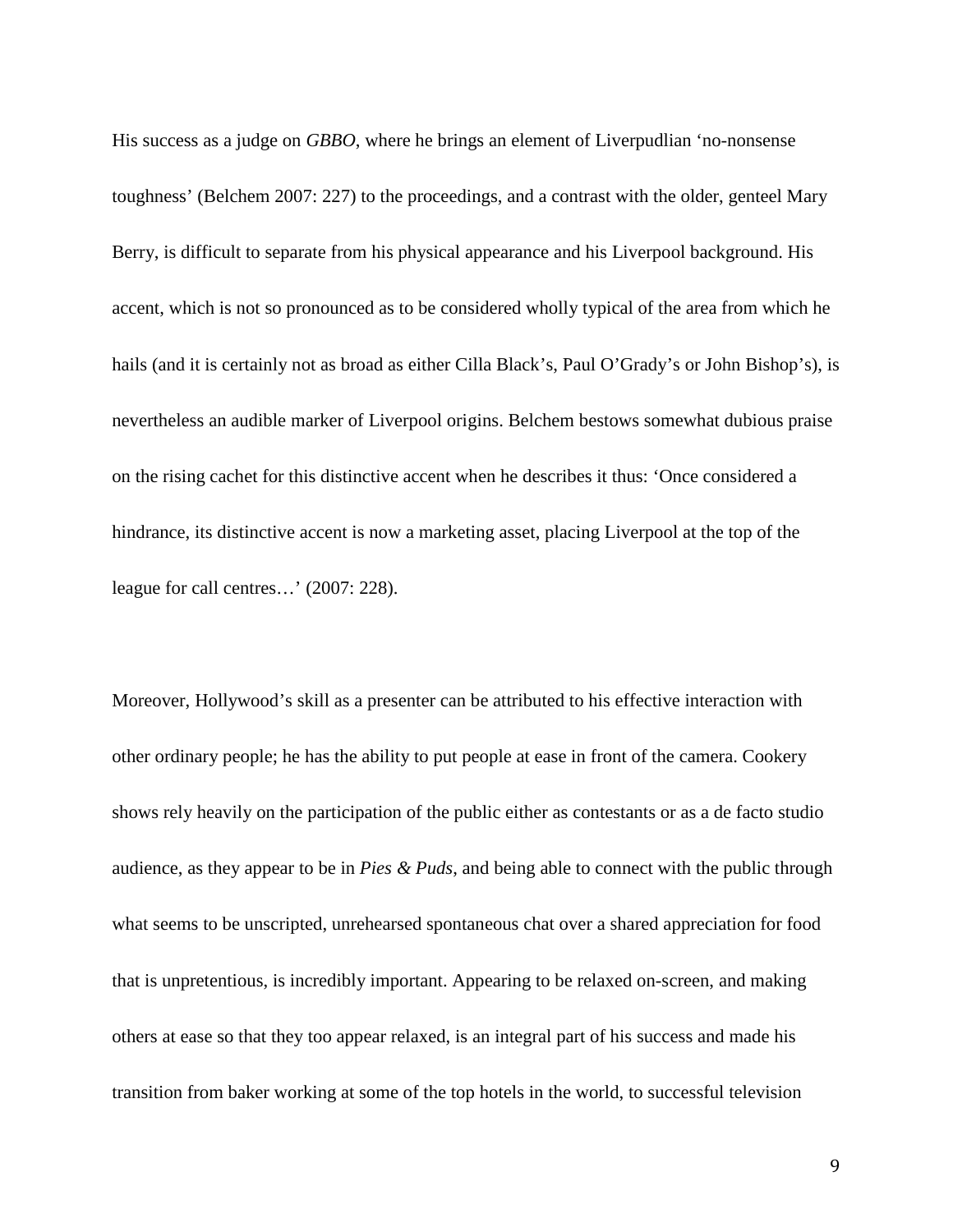personality, possible. His sex appeal may set him apart according to Dagnell (2013: 5), and there is evidence that this sex appeal is performed through on-screen flirtations, as is purported to be the case with *GBBO* contestants. In Series 4, for example, much was made of the apparent onscreen flirting between Hollywood and Ruby Tandoh. However, Hollywood operates as a presenter in a format that is scheduled as light entertainment family viewing, and as Paul Sheehan aptly notes in *The Sydney Morning Herald* (2013), his commodity value is consolidated around the perception that he is 'a paragon of televised wholesomeness'.

Television, John Langer reminds us, in one of the earliest accounts of the television personality system, foregrounds 'intimacy' and constructs personalities as figures of identification:

> It is left to television's personality system to take up this process of embourgeoisement and move it forward, considerably advancing the 'intimate vision' to the point where what is presented on television is precisely that which is 'the ordinary', where the everyday has superseded and supplanted 'the exceptional', where 'the exceptional' is the exception rather than the rule. (1981/1997: 166)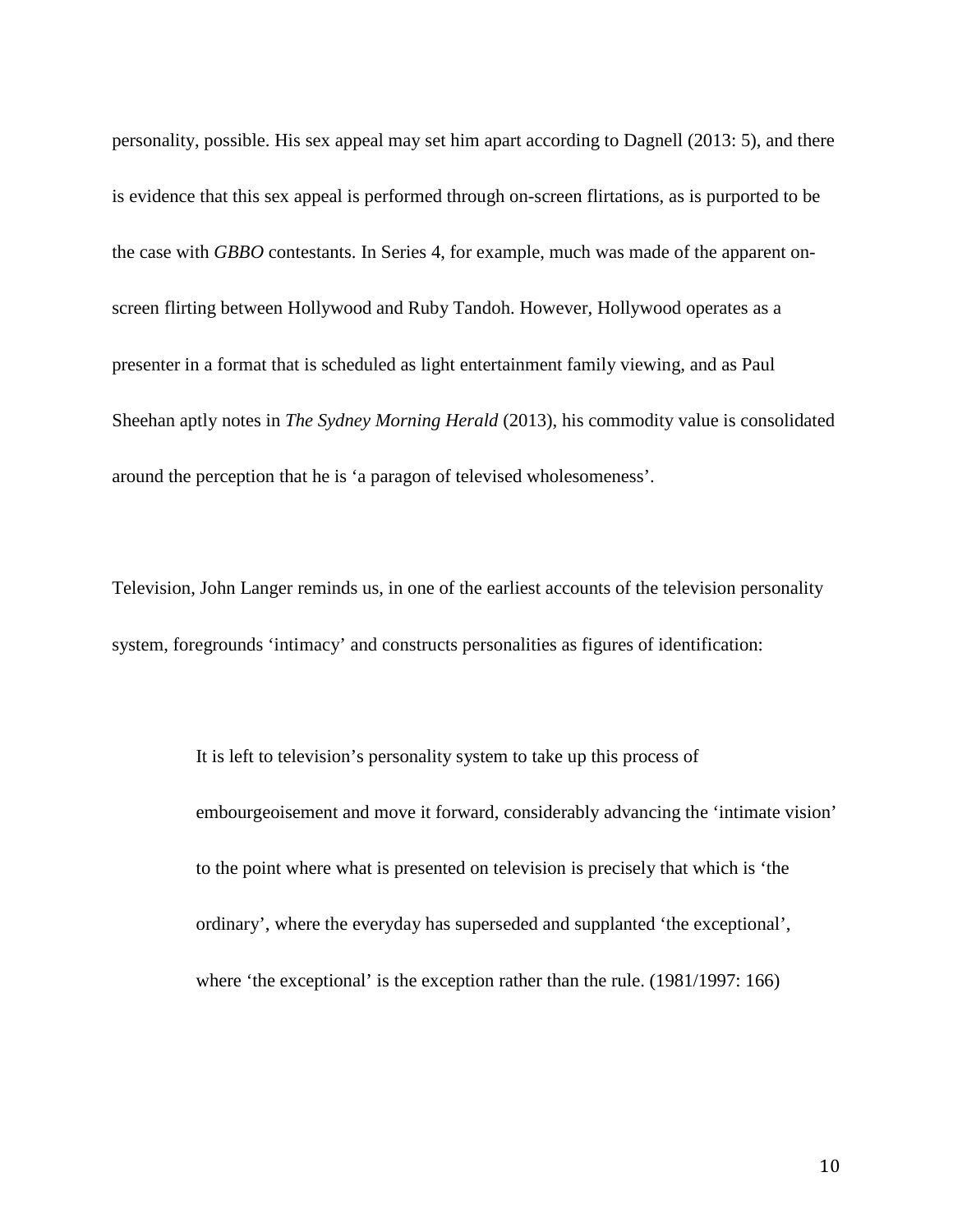Television competition shows like *GBBO* and *MasterChef* (revised format 2005–) are where the exceptional and the ordinary intersect. The mastery of a difficult skill, such as those associated with artisanal baking, implies the exceptional rather than the ordinary. 'Artisanal' implies time, skill and care in food preparation, qualities that are less associated with the everyday than with the special or – to deploy the language of *GBBO* – the 'showstopper' element that marks a product out as exceptional. Although Hollywood is readily described as an artisan baker, his own business venture of an artisanal bakery ultimately failed (Robinson 2014), suggesting that the market for the niche is fraught with peril; even if that business is fronted by one of the best known faces in British television, the risks are hardly diminished.

Lusted describes Tommy Cooper, Eric Morecambe and Diana Dors as 'icons of intertextuality' (1984/1986: 74), each representing 'a direct and experiential identification with the materiality of working-classness; pub culture over wine bar, soccer over cricket, nappies over nannies' (1984/1986: 74). What then is the significance of a television personality such as Paul Hollywood? Does he represent the materiality of middle-classness? Picnics over pub lunches? Using the concept of 'journalistic story-making' (Marshall 2014), whereby Marshall argues there is an active construction of narrative around seminal life moments (both personal and professional landmarks) circulating in the growing market for celebrity stories both online and in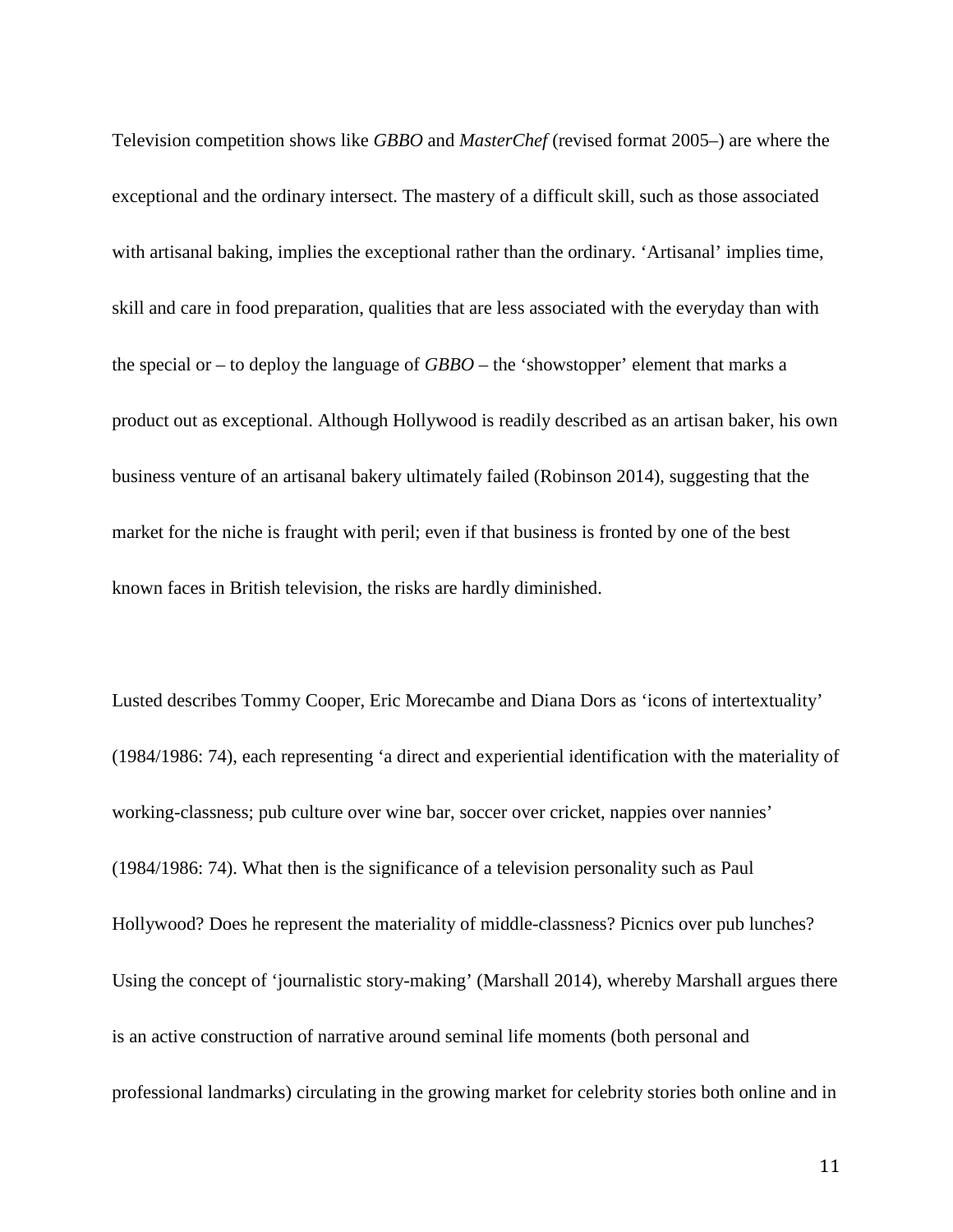print journalism, it could be argued that Hollywood's story is complex and taps into Dave Russell's (2004) popular composite image of the North, summarized as follows: 'the North of England represented "authenticity", "real life", "difference", "working-class culture"' (2004: 3). Hollywood's significance as a cultural signifier of a particular place and lifestyle simultaneously conveys an idea of the North and Liverpool's place within that discursive frame, arguably remaking the North in an aspirational middle-class image – the picnic *and* the pub lunch. In a revitalized Northern city like Liverpool it is possible to have both. As Richard Dyer notes in his seminal account of film stardom, 'one needs to think in terms of the relationships […] between stars and specific instabilities, ambiguities and contradictions in the culture' (Dyer and McDonald 1998: 59). Although not a film star per se, arguably we need to think along similar lines with the television personality and celebrity: how then does Hollywood represent 'specific instabilities, ambiguities and contradictions'? The answer can be ascertained through examination of what Marshall calls 'affective power' to argue that celebrities 'embody emotional investment in some way' (1997: 54–55 cited in Marshall 2014).

#### **Memory, masculinity and the maternal: From 'patisserie porn' to comfort food**

How does the audience invest in Hollywood? The answer lies in the key role he plays in *GBBO* where Hollywood brings a masculine edge to what might otherwise be a wholly feminized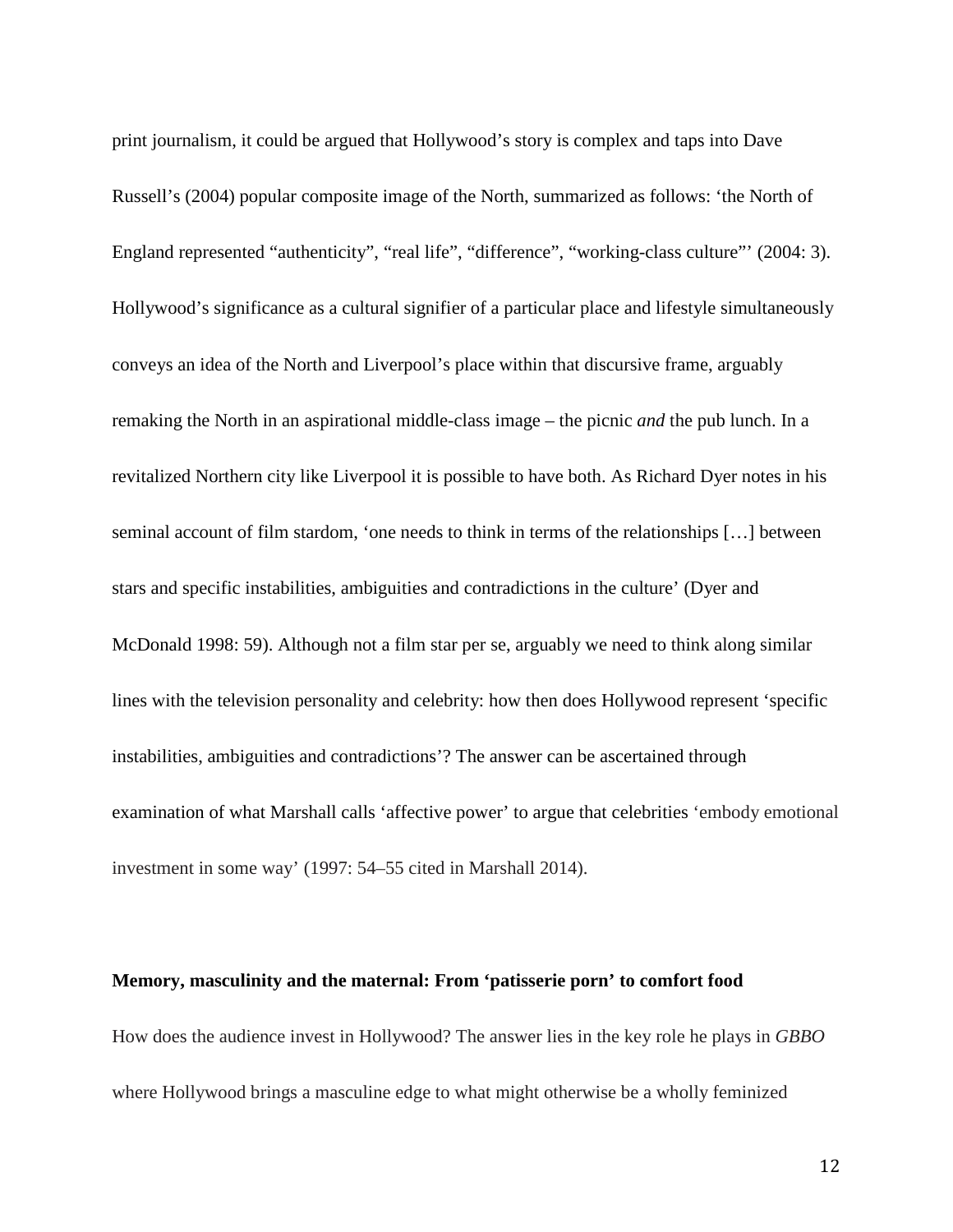concept: with two comedic female co-presenters and an older female judge, the idea that he embodies 'real baking by a real man' (*Daily Telegraph* feature entitled 'Fifty Shades of Granary', cited by Dagnell 2013: 5) is crucial to the success of the format. Moreover, the key judging relationship of Berry/Hollywood has been described by a Liverpool-based journalist as a 'mother and son pairing' (Bolger 2013). There is of course a contrast here with the other major BBC competitive cookery series, *MasterChef*, presented by John Torode and Greg Wallace. Although both programmes contribute to an idealized 'hyperaesthicization of domesticity' (Negra 2002: 73), in which skill and inventiveness are paramount, *GBBO* could be accused of overtly feminizing baking, with three female presenters (Berry, Perkins and Giedroyc), an accusation that is obviously offset with the appearance of Hollywood.

The complex nexus of meanings around identity make it possible for Hollywood to be at once Northern *and* typically English, a working-class 'lad' *and* a middle-class artisan. The discourse surrounding baking often situates it within the sphere of the maternal, and 'the mother and son pairing' of *GBBO* can also be detected as a key element in Hollywood's cookbooks and in *Pies & Puds*. My analysis of *Pies & Puds* suggests that the maternal is a discursive frame actively cultivated through the story-making elements and the ancillary material accompanying the baking, for example in segments when Hollywood is shown out and about interacting with local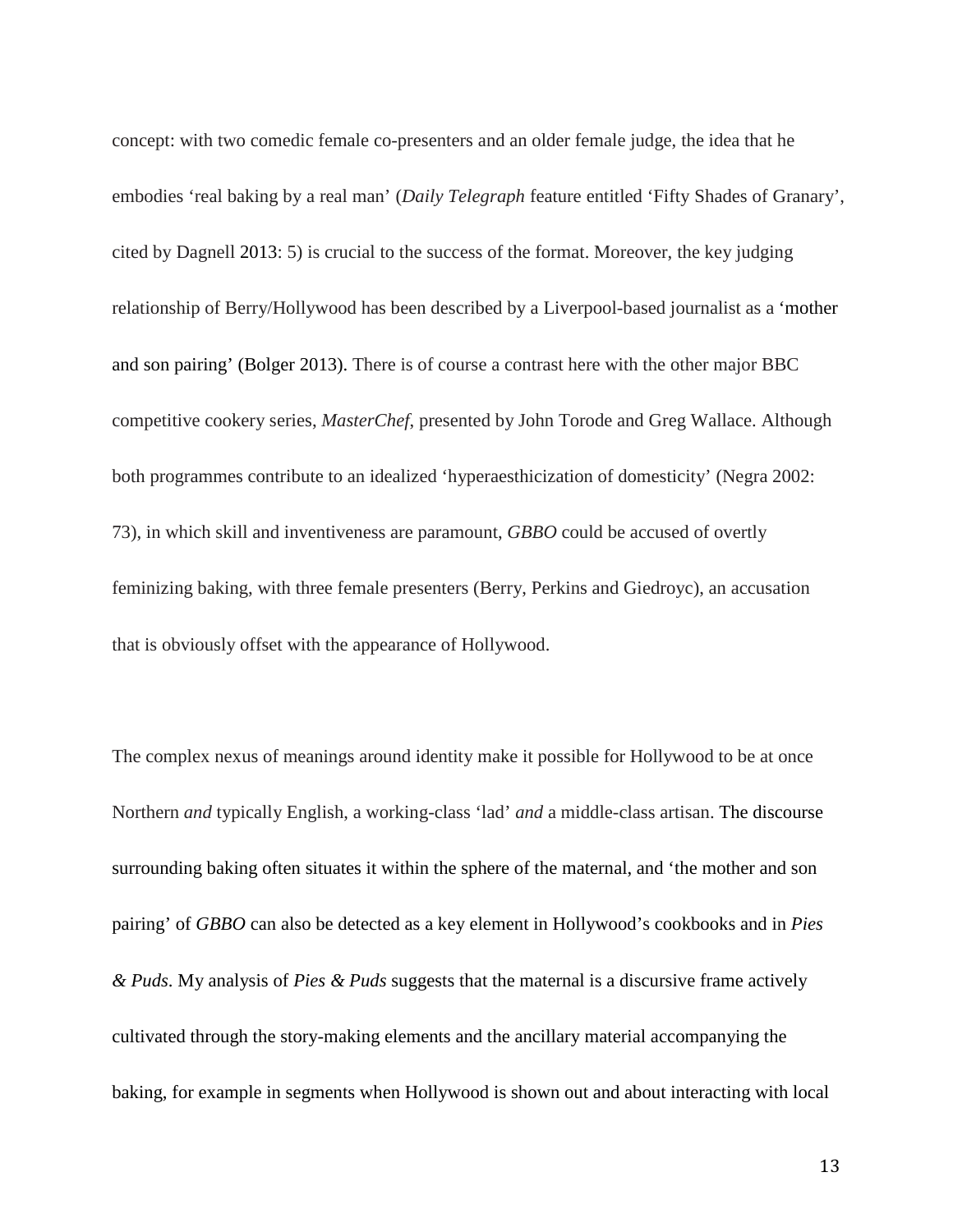food producers and communities, or when he speaks directly to the camera about an experience of a particular taste or food. The sense of the maternal as an inspirational influence on the participants further intersects with another discursive frame: 'the nostalgic', in which baking is constructed as another heritage industry that can be reclaimed through simple acts of baking. Both discourses are evident in the introduction to the tie-in book for *Pies & Puds*:

> My mum was a great pastry-maker. I remember her one and only pie plate, which she would use for all kinds of sweet and savoury pies […] As a boy, I would pick sour apples from a tree in our garden, or gather blackberries from round about, and they would all end up in one of Mum's pies. (Hollywood 2013b: 4)

It is the mother rather than the father (who was after all a baker by profession) who is repeatedly referenced by Hollywood as a source of inspiration. Comfort food is repeatedly extolled as the ideal in the series. Likewise, Kalina describes the format of *GBBO* as 'a collective yearning for homely traditions, domesticity, celebrations and artisan skills that are in danger of being rubbed out by industrial practices' (2013). We need to qualify this description, however, with an acknowledgement that at least in the case of *GBBO*, the audience's yearning for copious displays of comfort food is matched by the demand for high stakes stress, which inevitably encompasses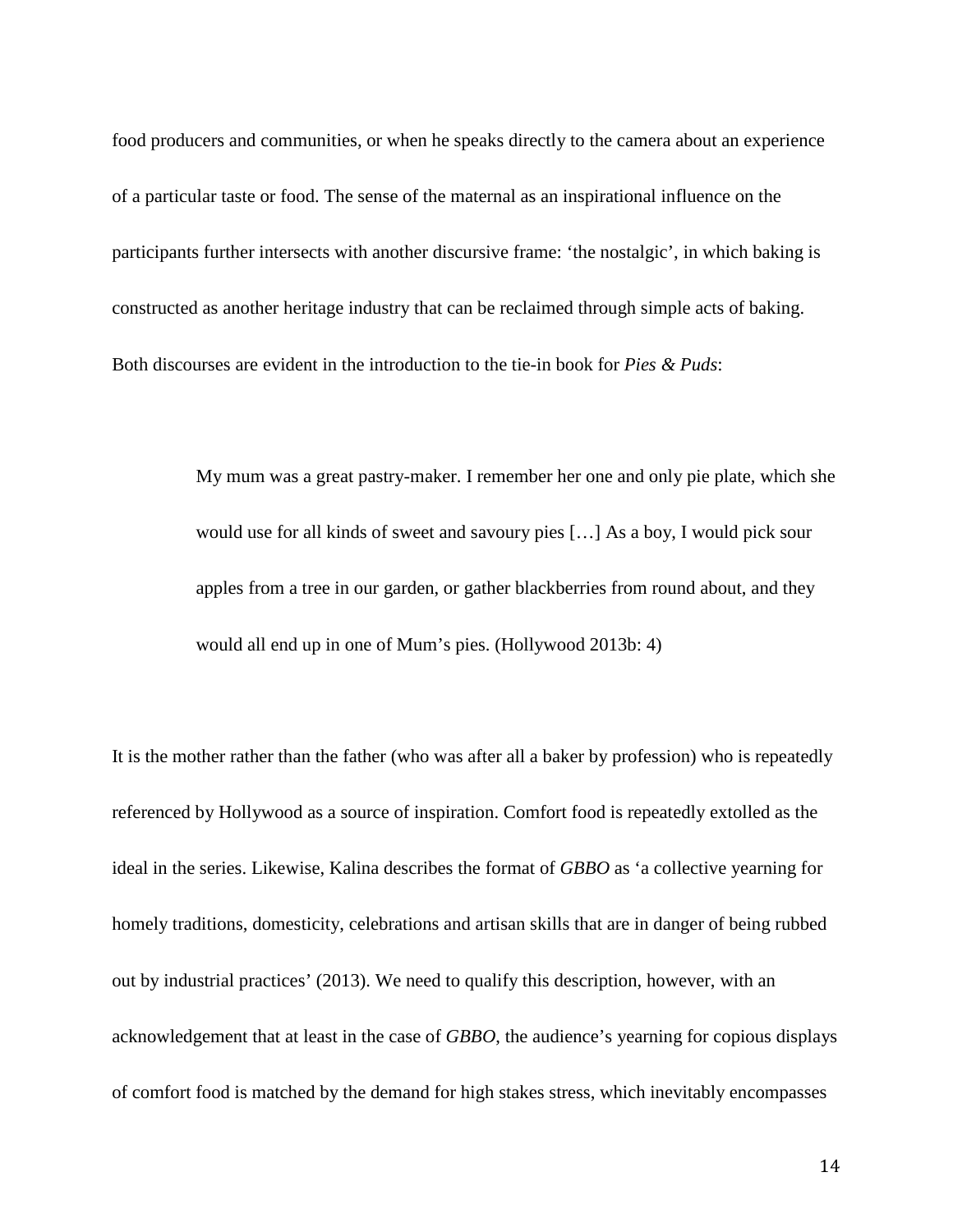the labour that is required to achieve these culinary feasts. The media debate following the baked Alaska debacle of Series 5, in which one of the contestants unceremoniously dumped his botched creation in a bin, amid speculation that one of the other contestants had sabotaged his efforts, suggests that the irony of the situation is often lost on the media. Nevertheless, the prevalence of comfort food in both series brings to mind Diane Negra's description: 'Comfort food is a fetish that marks the place of an earlier experience of nurturance and identification – it is intended to repair the distance between a pleasurable memory of the past and our current state' (2002: 69).

For Negra, comfort food is a type of food that alleviates stress and is defined as 'home-made food prepared in abundance' and/or an 'often remembered dish from childhood' (2002: 69). Comfort food serves a very specific function in providing emotional reassurance and nourishment rather than purely calorific sustenance or fuel. The on-screen investment in comfort food evident in *Pies & Puds* and *GBBO* presents an experience of comfort food at one remove, and Hollywood's role as presenter is crucial in negotiating the experience for the audience. Of course the audience cannot taste what is made or smell the end result; we rely on the linguistic, verbal and gestural signifiers to communicate pleasures associated with eating food, and this is where the participants play an important part in fulfilling the promise of oral pleasure. Publicity for *Pies & Puds* puts food into an emotional context as Hollywood candidly acknowledges his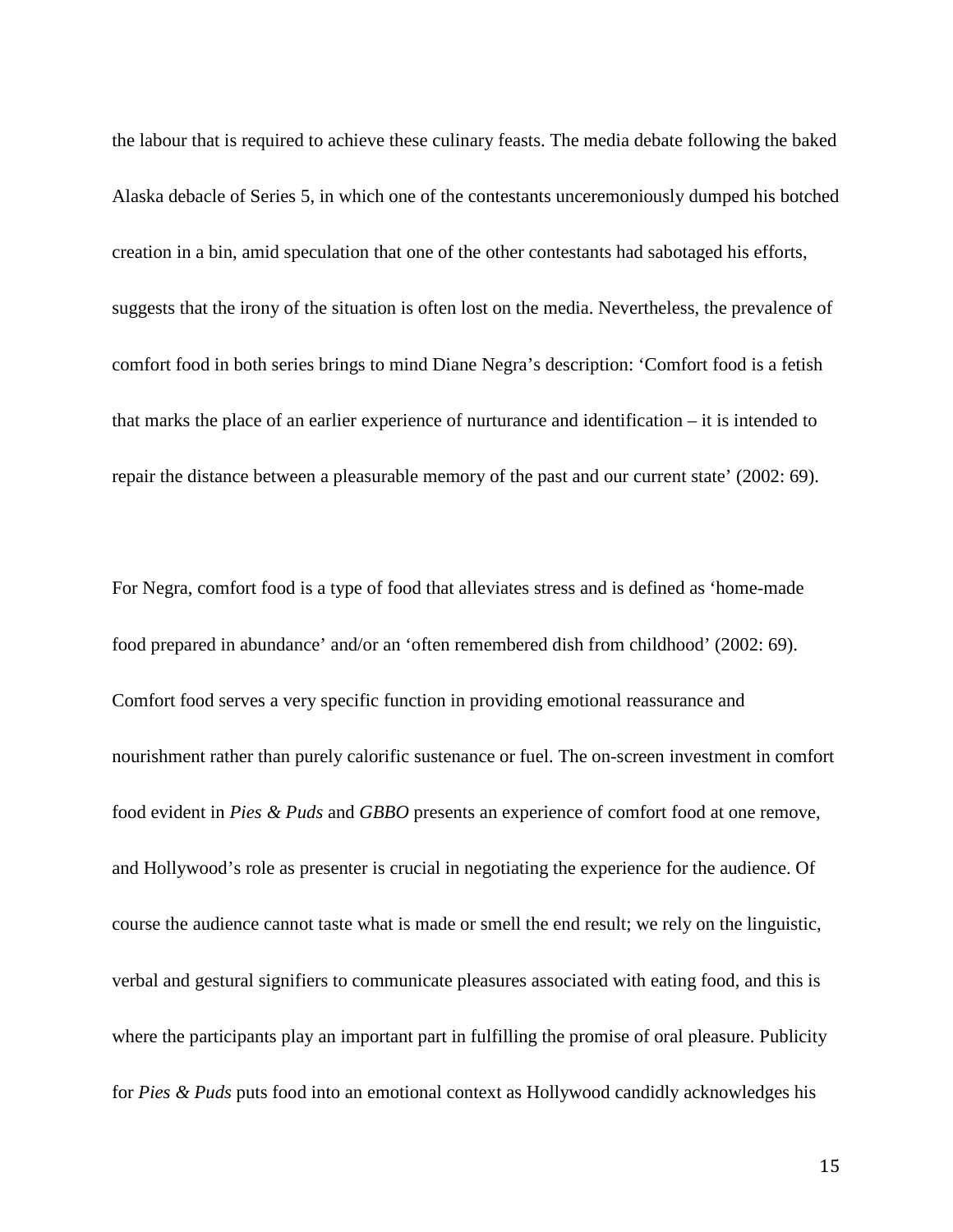own personal failings and links his current state of mind with a particular culinary mind-set as he tells one interviewer that he is 'on the divorce diet' (Gannon 2013).

<span id="page-15-1"></span><span id="page-15-0"></span>Celebrity chefs have been discussed as symptomatic of the trend for 'food porn' and have even been likened to porn stars themselves; for example, the celebrity chef Anthony Bourdain (2001) makes this comparison. Some celebrity chefs are very strongly associated with sexualized discourse: Magee's (2007) analysis of Nigella Lawson and contrast with 'food Puritan' Martha Stewart is instructive of an emergent porn/puritan paradigm. Hollywood's biographer describes his work as 'patisserie porn', further conflating the culinary with overtly sexualized discourse: the celebrity chef is all part of the excessive stylization of food in popular culture – present in lavish photography, set design and adjectival descriptions of taste, smell and appearance, all serving to titillate the reader or television audience as consumer.

However, there is more to this trend than sensation and titillation. Foodstuffs have their own commodity value and they often invoke a whole range of cultural associations when they are experienced either through taste, touch, sight and smell. Hollywood's great skill is in exploiting the potential of food to resonate emotionally. He manages to negotiate the fine line between 'patisserie porn' on the one hand and good old-fashioned home baking on the other.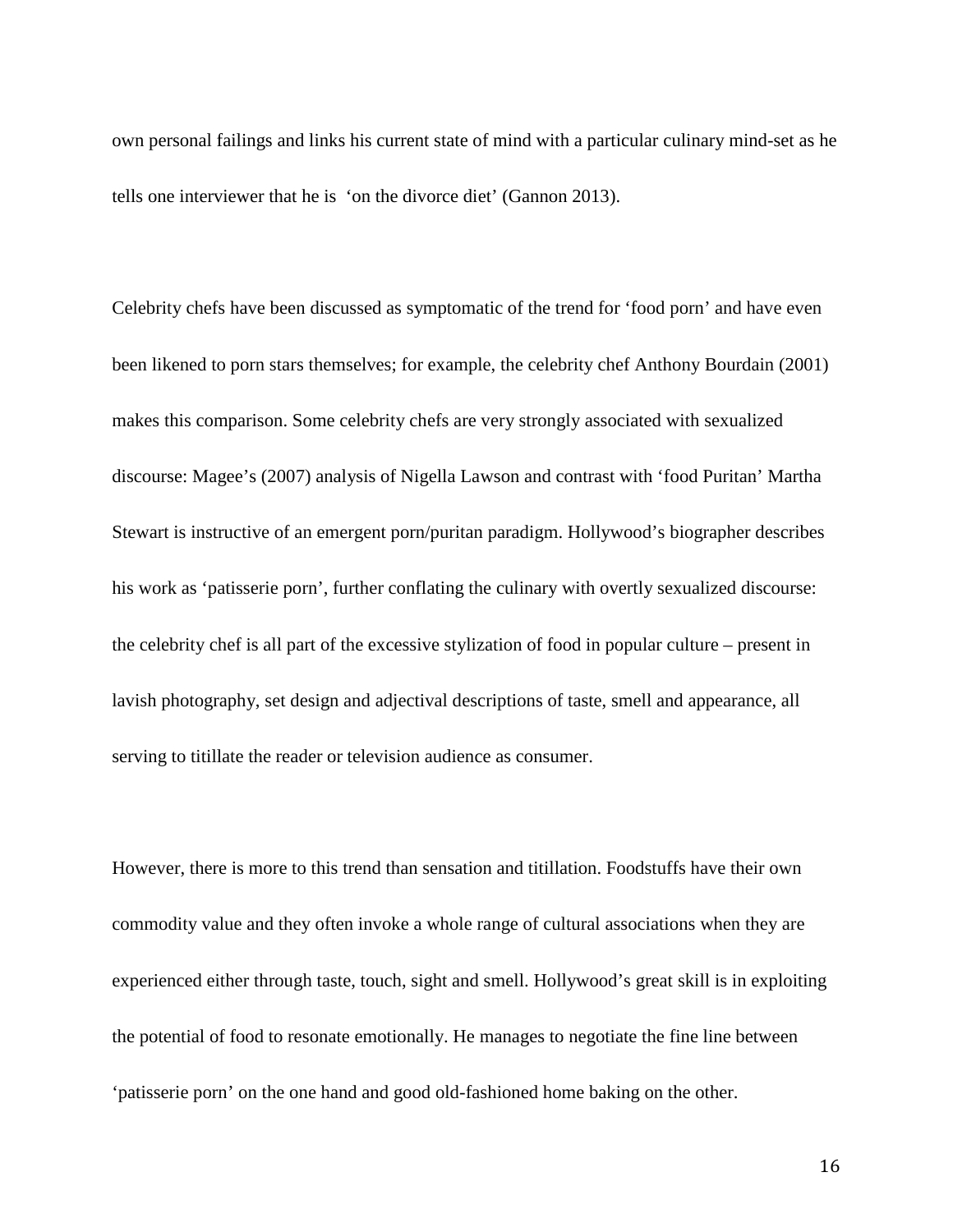Exemplifying a departure from the culture of 'continuing food sex tyranny' (Ellen 2015), a series like *Pies & Puds*, often foregrounds memory and childhood experiences of rituals revolving around food, and actively seeks out recipe accessibility and attainability, the potential for food to evoke commensality and emotionality.

The cookery show is a very popular television genre; capturing an audience share in an increasingly competitive market is a challenge. *Pies & Puds* arguably relies on three key aspects to achieve this: the magazine-style format that covers a variety of items in each episode; the focus on 'easy and honest' recipes that are not intended to be daunting for the aspiring chef at home; and the charisma of the presenter. The emphasis on comfort food and nostalgia is for example evident in Episode 18 when Hollywood tells the audience: 'up North where I grew up, the locals love their black pudding as I do'. He travels to the spiritual home of the black pudding (a distinctive type of sausage made from dried pig's blood) – Lancashire – and the Northern town of Bury to explore the origins of this distinctive staple. Moreover, to underscore the connectedness with the target audience, three ordinary women are invited to share their own black pudding recipes, with varying degrees of difficulty: one involves black pudding and scallops, one does black pudding and filo pastry, and one does a pie. Hannah, from just outside of Manchester, joins Hollywood in his kitchen to watch him make a 'poor man's beef wellington'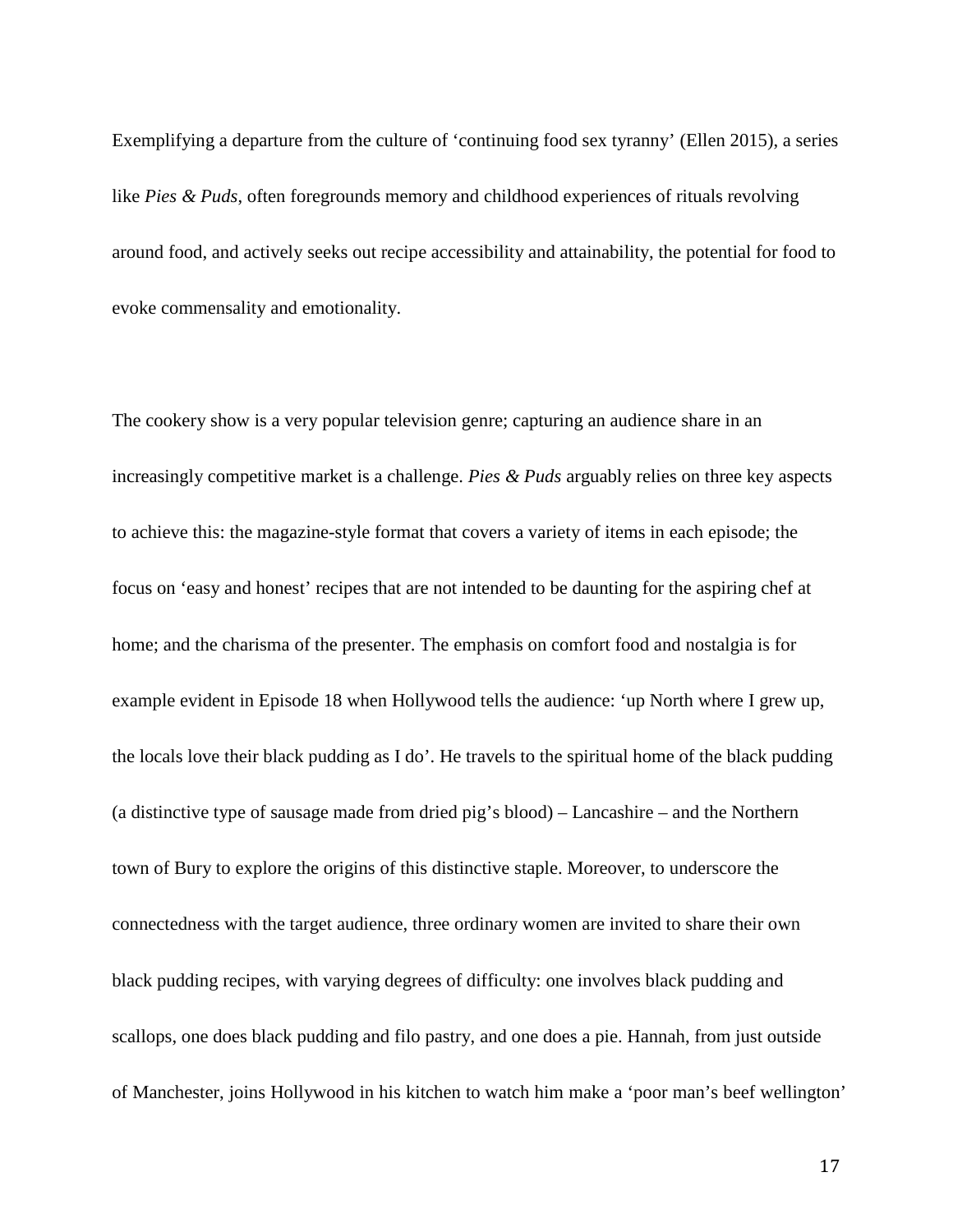with sausage and black pudding. Hollywood stresses that the recipe and its execution is uncomplicated, as we are told that any favourite sausage meat will do  $-$  'just take the skin off' – and there is some banter about Hannah calling him a chef. The working-class staple of the black pudding is jokingly referred to as 'the Northern truffle'. The atmosphere is jovial and unintimidating. Further items in this episode invoke an idea of the North that is strongly rooted in 'the past'.

Travelling to the oldest traditional sweet shop in England, Hollywood evokes a sense of place that is commensurate with the continuation of traditions carried down from generation to generation. He repeatedly uses the term nostalgia and begins the segment with the link: 'I'm making a traditional pudding that's full of flavour and memories of my childhood. I want to rekindle that sense of fun and enjoyment we all remember from when we were kids', before playfully biting into a multi-coloured sugar candy string necklace that many people will recollect from childhood. The shop in question is a family-run business that opened in 1827 and is replete with classic jars of candy. Hollywood samples a number of sweets as he chats to the owner and enthuses that the experience has brought back 'flavours that I'd forgotten'. He tells us with a degree of intimacy about getting his pocket money every Saturday and spending it on sweets, sometimes making himself sick. The whole point of the encounter is to stress the flavours and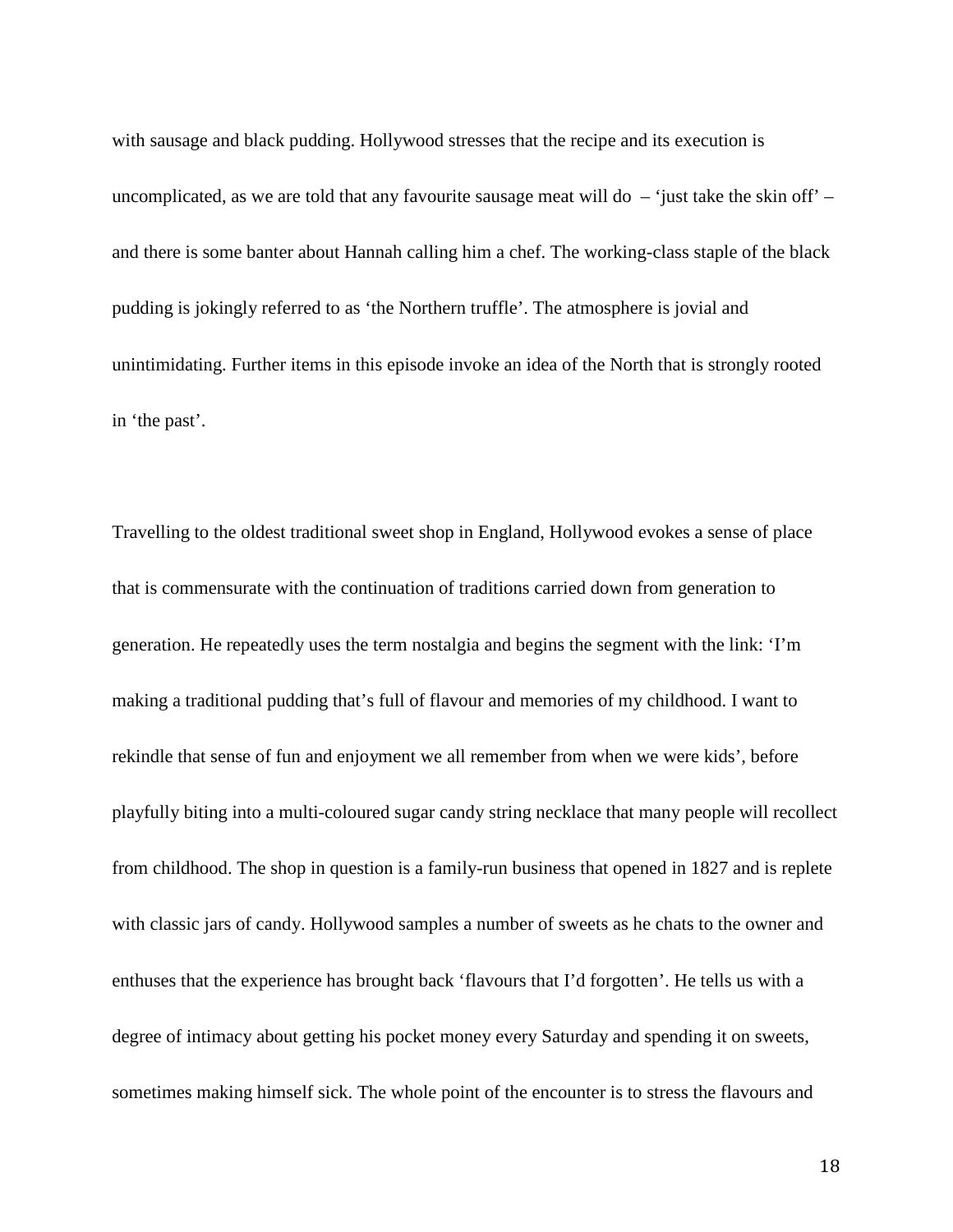the inspirational first childhood experience through sweet things, which culminates in Hollywood making a pudding with liquorice and the sweet shop owners bringing him his own sweet – bright blue – named 'Hollywood's Eyes'.

Episode 18 of *Pies & Puds* concludes with another historically resonant dish – Black Forest gateau, considered a 1970s staple, that is reimagined by Hollywood in the form of a trifle. The idea of commensality is reinforced with the various studio guests sharing the different dishes prepared by Hollywood, and they discuss different taste sensations. What is interesting is the way in which this particular series constitutes pleasure as something shared, lived and recollected through culinary consumption with Hollywood as guide. He is not marked as such through expertise alone but through a sense of fondly remembered moments that anyone could share or empathize with. Even when there is the potential for intimidating culinary knowledge and expertise, Hollywood is at pains to stress the attainability of recipes that can be adapted, as he does in Episode 11 when the esoteric is combined with a celebration of the ordinary, the everyday: a medieval pudding from Sussex is recreated, and Michelin-starred chef Tom Kerridge guests and makes bread and butter pudding. A Michelin-starred chef is someone who has reached the pinnacle of professional achievement, yet Kerridge and Hollywood's seemingly informal chat is anything but elitist, as they discuss the shared inspiration of their mother's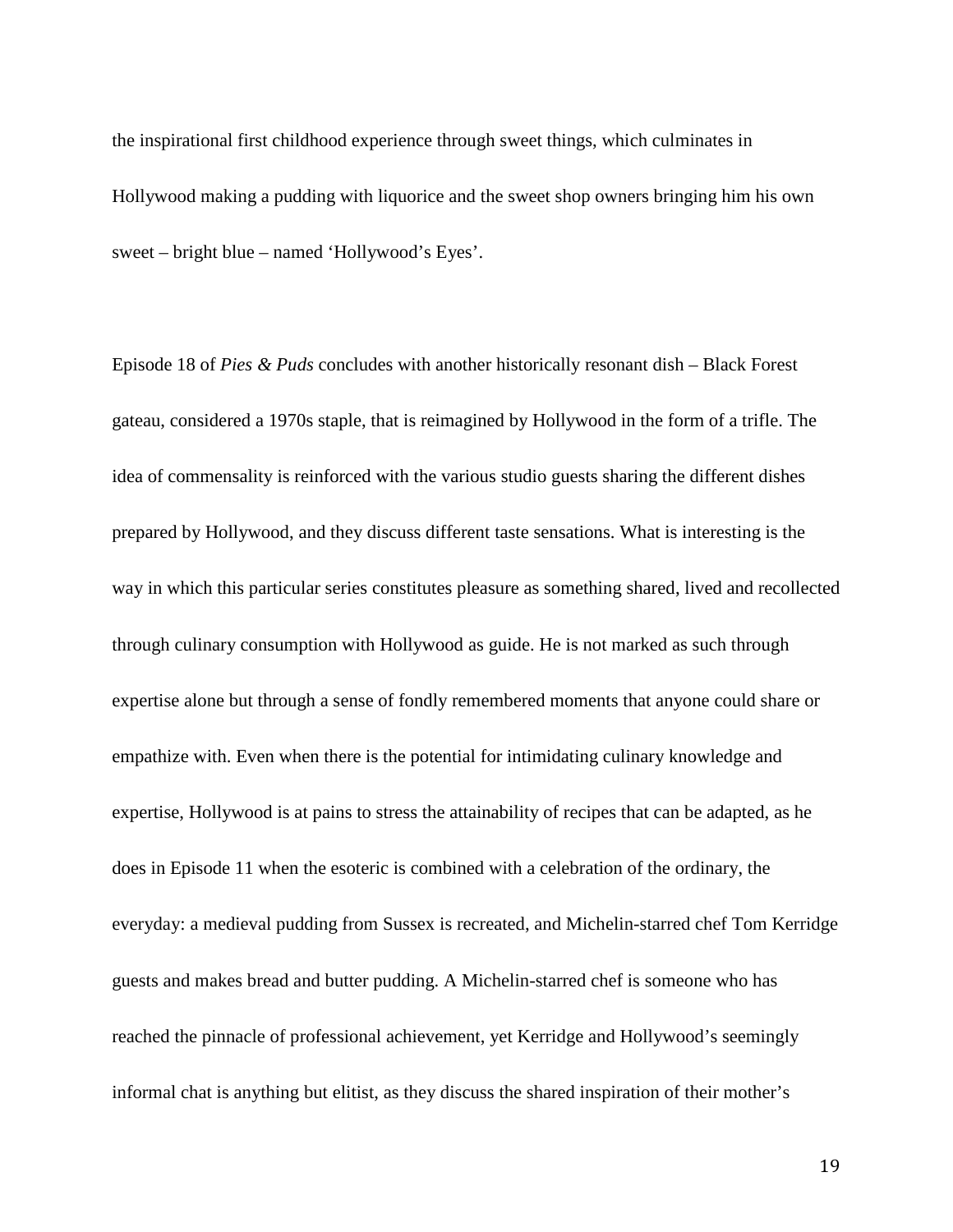cooking – Kerridge tells Hollywood that 'she can cook like any good mum' and you don't have to use 'flashy bread' to make a good bread and butter pudding.

Within the cookery programme format, the celebrity chef provides a familiar anchor. According to Langer, 'the personality system works directly to construct and foreground intimacy and immediacy' (1981/1997: 167). The television personality is an 'anchoring point' (1981/1997: 170), a stable identity within the flow of events, therefore we might consider Hollywood as anchoring an experience of a particular sense of place – the North – with a particular historical moment – the past – which has specific signifiers: for example, 'established in 1827' or 'from the 1970s'. According to Hewison in his seminal account of the Heritage Industry, '(t)he nostalgic impulse is an important agency in adjustment to crisis, it is a social emollient and reinforces national identity when confidence is weakened or threatened' (1987: 47). The affective power of celebrities like Hollywood might then be to offset the current climate of economic austerity and adversity; the visibility of mediated accounts of deficits, recessions and negativity about financial institutions and indeed the uncertainty of the future. The prevailing sense that we are no longer living in an age of unbridled affluence affords a degree of escapism to food programming formats like *GBBO* and *Pies & Puds*.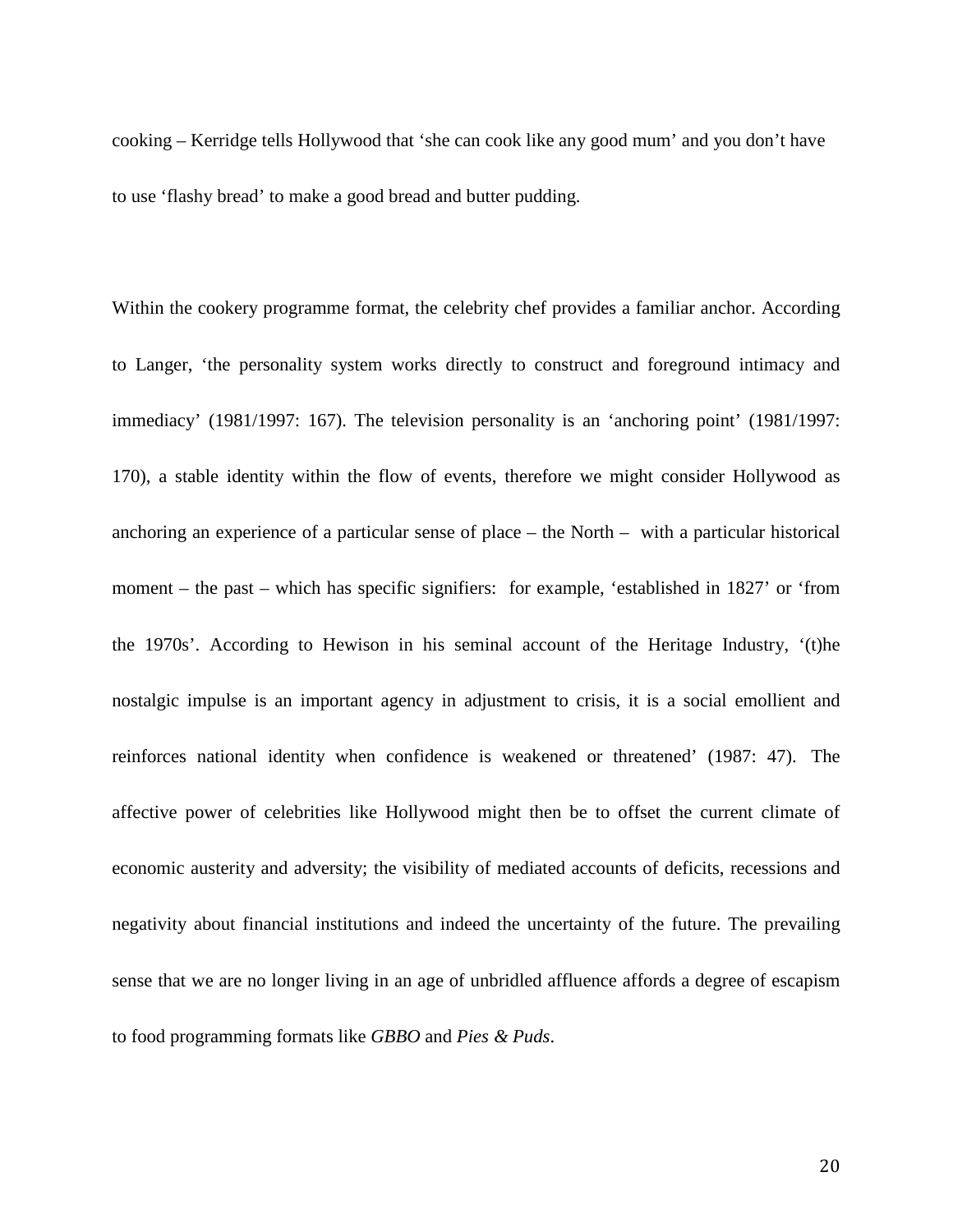Hollywood is, as Lusted notes in relation to Cooper, Morecambe and Dors, an 'icon of intertextuality', having also published a number of books either to tie in with his television work or off the back of his television work. According to Magee (2007), cookbooks can be understood as 'objects to be consumed as status symbols' and even 'become objects of fetishistic adoration'. In 2014 he published *Paul Hollywood's British Baking*, which features an image of himself on the cover with a simple old-fashioned mixing bowl and a dash of flour. It is the same image that would be used to promote his British Baking Live Tour that ran through November and December 2014 in 25 venues including Liverpool, Dublin and Aberdeen. The concept underpinning this particular book is to take the different regions of the British Isles and to cover half a dozen or so recipes that exemplify them. For the section on the North, Hollywood tells the reader that Northerners love their food: 'Life in the North, whether for farm or factory workers, has always been tough, the climate bracing to say the least, and the hills, dales and moorland inhospitable in Winter. Food is really fuel here, and Northern thriftiness means that nothing goes to waste' (Hollywood 2014: 147).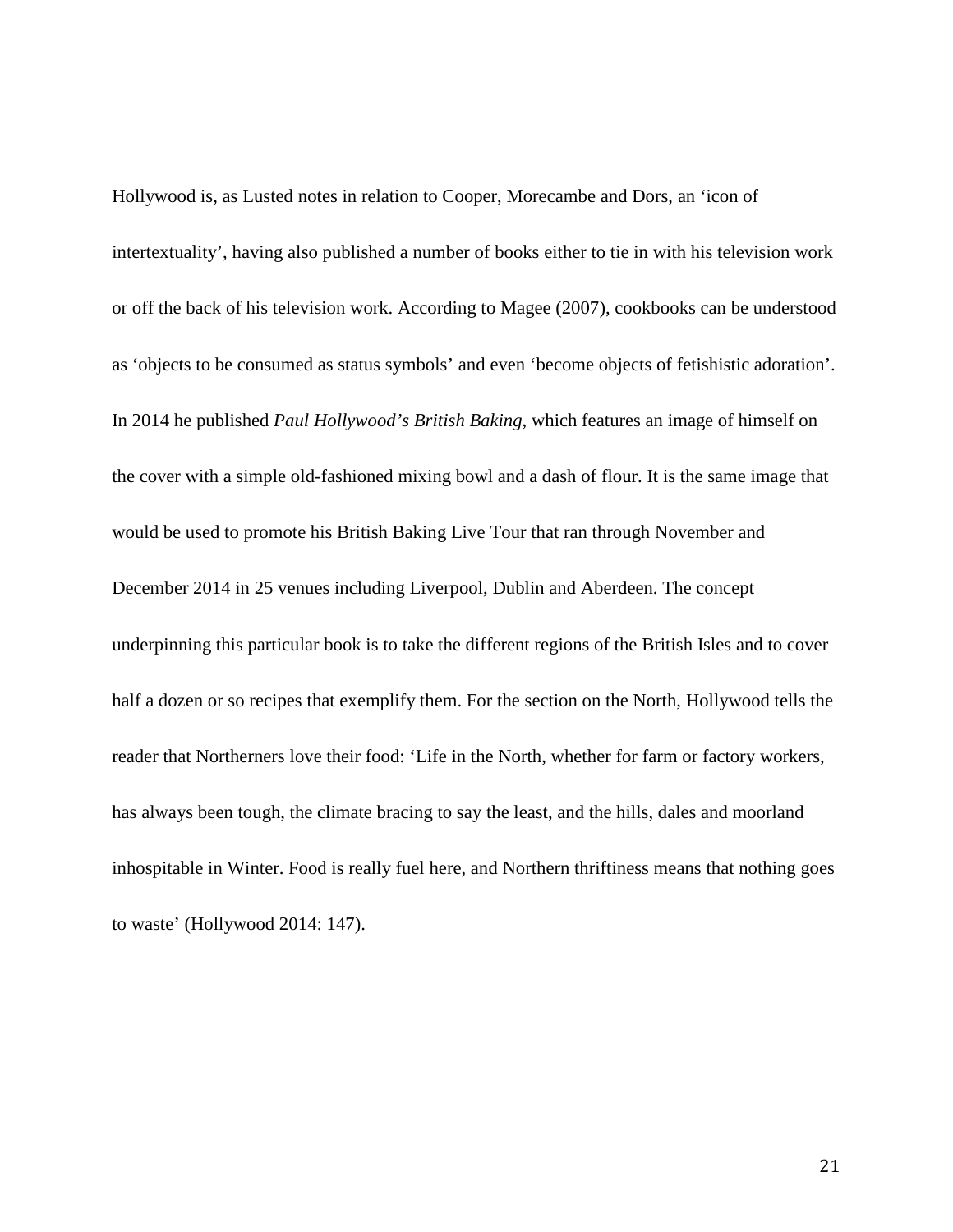Hollywood also reminds the reader of the centrality of the pie to the culinary heritage of the North, a type of food that is regarded as synonymous with 'frugality'. In the tie-in book for *Pies & Puds*, Hollywood explains the concept:

You'll see that many of the recipes have their roots in the North of England. That's because I'm a Northern lad and it's Northern cooking that springs to mind when I think of pies and puddings. They remind me of my own youth, growing up in the Wirral. We eat lots of pastry up North and we're very good at making it! (2013b: 4)

This appears comparable to the overinvestment in ethnic food as described by Negra, with geographically and culturally specific types of food performing a fetish function in society. Specifically, the purpose of the fetish object (in this case foodstuffs such as pies, puddings, soda bread and the like) marks an overcompensation in food through exaggerated and sometimes sensual descriptions often linked to images of kinship, and frequently (but not exclusively), an ideal of family life that cannot be recaptured: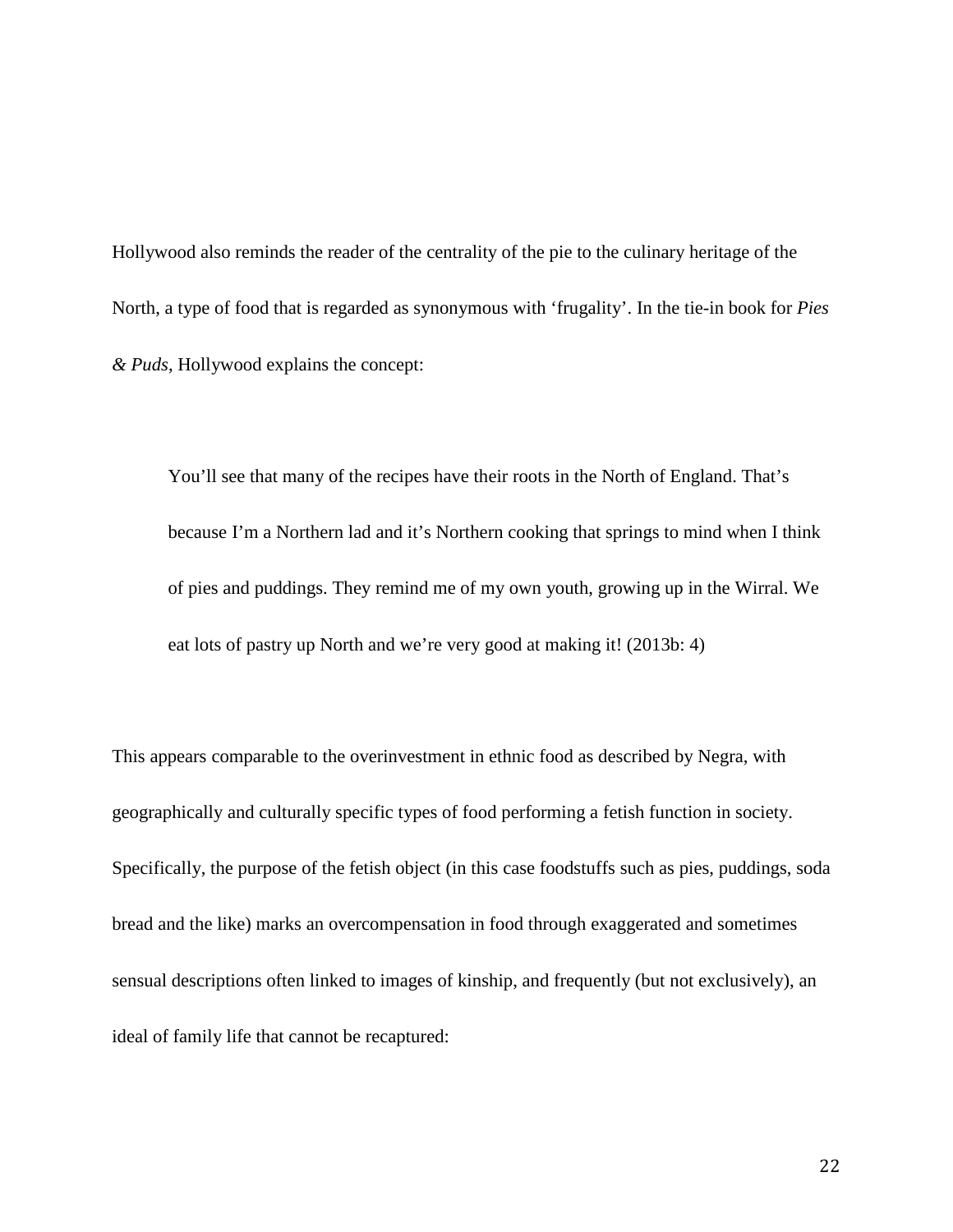Fetishism, as a dynamic that facilitates the reconciliation of the sure knowledge of loss with the intransigent desire to maintain belief in what has been lost [...] the fetishistic overvaluation of ethnic food serves to stabilize an image of ethnic family life that at some level we know can never be recaptured. (Negra 2002: 69)

In *Pies & Puds* the audience is reconnected to a romanticized, nostalgically re-enacted moment through Hollywood's narrative of remembered moments from his childhood (such as picking fruit from a tree in the garden to be used by his mother in one of her pies, getting the weekly pocket money and spending it on sweets), something that it is assumed the audience can identify with experientially, to a past that is uncomplicated, simple and yet full of flavour and abundance.

#### **Damage limitation: Managing the celebrity sex scandal**

If 'frail mortality' is a characteristic of Lusted's television personalities (1984/1986: 77), the celebrity sex scandal exposes the 'frail morality' of the celebrity, or as Chris Rojeck (2001) argues, the admission of personal failings makes the celebrity just like us. Sex scandals fascinate because 'they allow for the expression of transgressive impulses as well as a reassertion of normative ideals in a ritual process that occurs over time' (Arthurs 2004: 67). Therefore it is possible to see how Hollywood managed to weather the storm about his affair; in revealing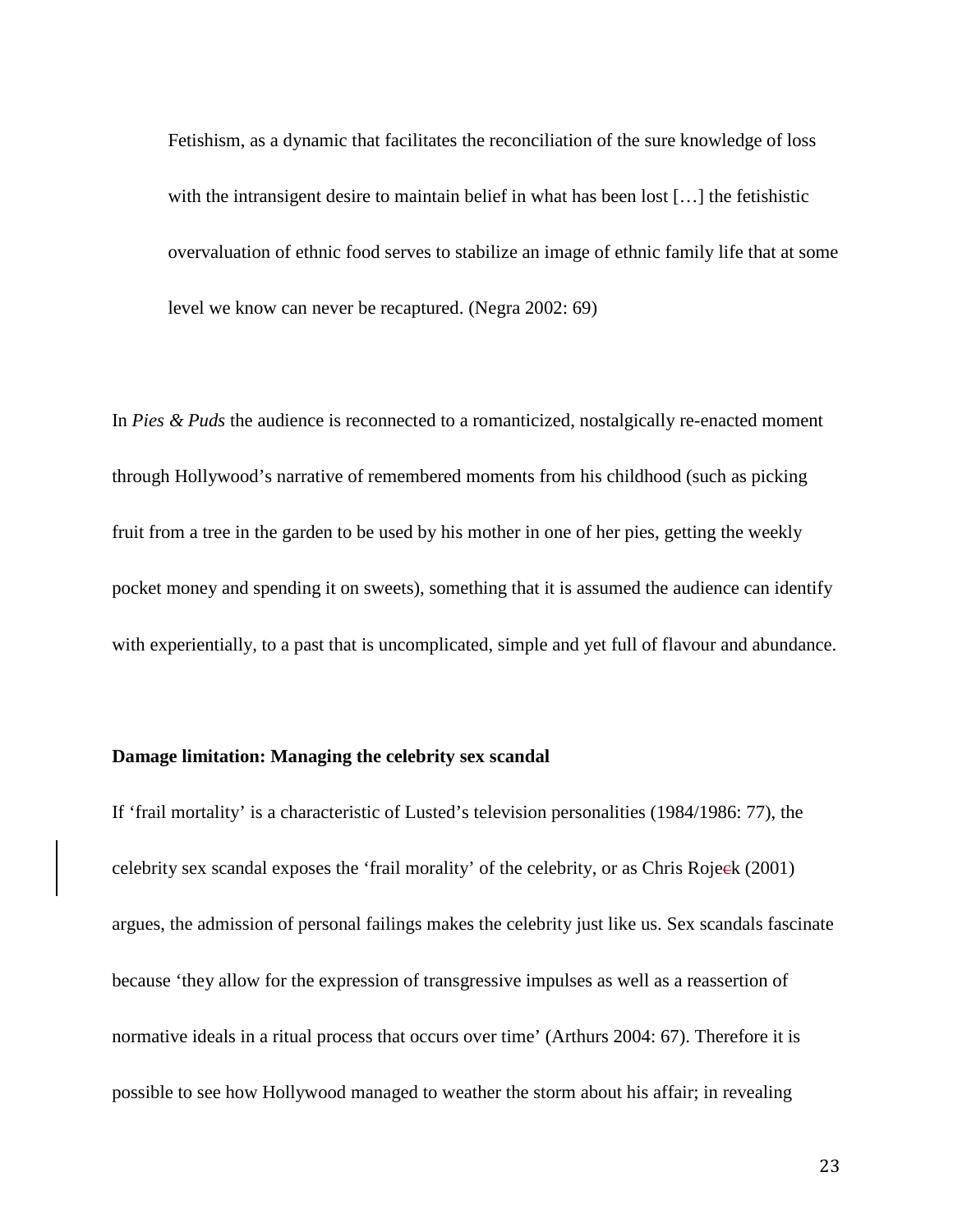understandable human failings, he became more empathetic and ordinary. Following the failure of *The American Baking Competition*, Hollywood found his private life threatening to derail his professional success as his extra-marital affair became the fodder of celebrity magazines and received significant coverage in the British press. There was speculation that he would not be back to front the fifth series of *GBBO*, but his sacking failed to materialize and he has indeed returned to co-judge the latest series. When referencing Hollywood's public persona, the media often privileges his 'sex symbol' status over his culinary skills (see for example, e.g., Pukas 2012), therefore he may even have enhanced his appeal by exposing his flaws and failings to the public. Pre-publicity for the 2015 series of *GBBO* had Hollywood succumb to the television equivalent of the confessional – he appeared on *The Jonathan Ross Show* (2011–) in November 2013 and in a convivial interview his sex appeal was foregrounded by Ross, who introduced him as 'baking's biggest heart-throb since Mr Kipling'. Ross repeatedly drew attention to Hollywood's physical stature, his big 'chubby' fingers, and even enticed him to give him a shoulder massage, producing candles for the occasion. It was all 'tongue-in-cheek' but it served to illustrate just how central Hollywood's sexual magnetism is to his television image. The interview concluded with Hollywood acknowledging his indiscretion in the United States, the huge mistake he had made, and crucially how he still loved his wife.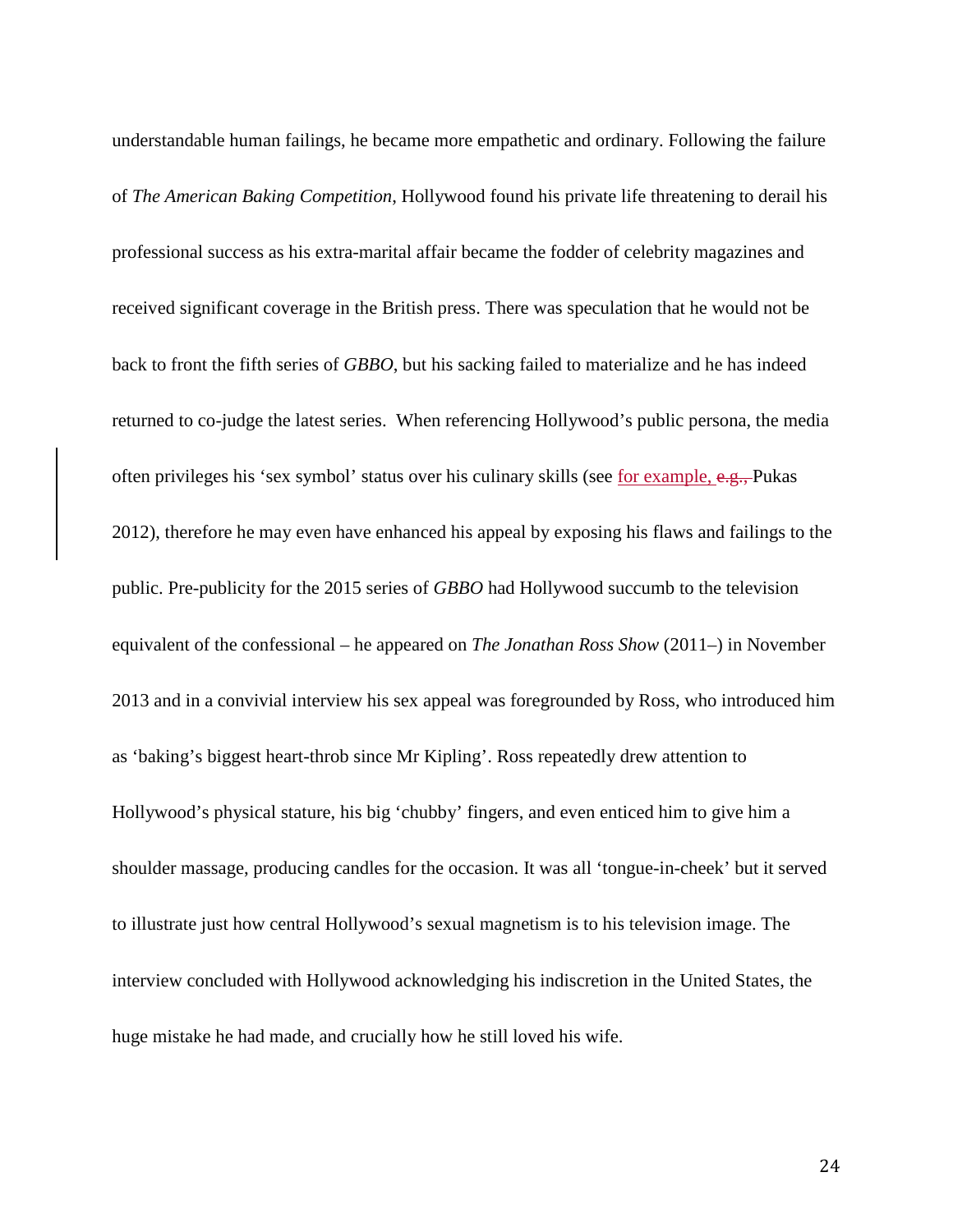As a television personality it seemed appropriate that he would use the medium of television to exert damage limitation – much as Hugh Grant did so spectacularly in 1995 when the launch of his film career in the United States was rescued from a scandal about the solicitation of sex acts on Sunset Boulevard by an appearance and an admission of all-too human guilt on *The Tonight Show with Jay Leno* (1992–2014). Appearing on chat shows and adopting the confessional mode of 'fessing up' to personal failings is part and parcel of the culture of fallibility. Both Grant and Hollywood chose to make appearances on high profile talk shows noted for an atmosphere of humour and neither had their failings forensically examined in any detail. However, the simple act of making an appearance and being prepared to make an admission of sorts, is often enough to dampen the most severe censure. Rather than representing 'freedom' and 'unfettered constraints' (Marshall 1997: 246), celebrities such as Hollywood are constantly scrutinized and subjected to the 'constraints of a hierarchal society' (Marshall 1997: 246). The threat of constant media scrutiny, even for a minor celebrity, challenges notions of personal freedom and autonomy by subjecting the celebrity individual to socially imposed constraints that continue to enshrine monogamy within the bounds of heterosexual marriage. As Jane Arthurs notes, 'the norm is heterosexual monogamy in a sexual union designed for the reproduction and care of children rather than for sensual pleasure per se' (2004: 68).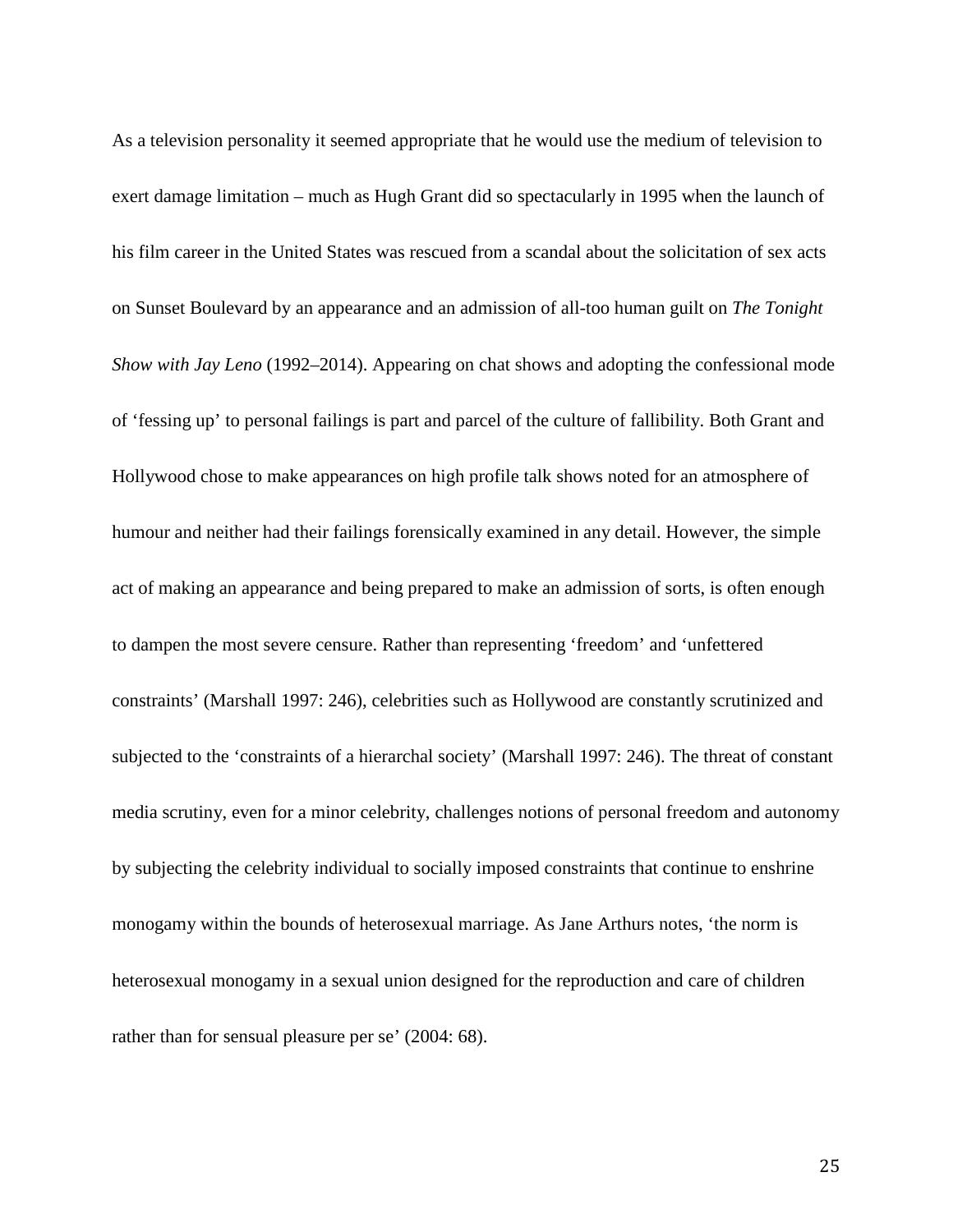The sex scandal becomes a media event according to Arthurs, reinforcing the social, sexual and political order: containment of scandal is necessary in order to minimize the 'conflict with the institutionalized address of television to the "family"' (2004: 55). Scandal occurs when there is a failure to control the 'leakage' of information, wherein the wrong type of information ends up in the public domain. This is applicable to Hollywood's situation, when he suddenly found that the media was more interested in his personal failings than his skill as a presenter or indeed baker. Scandal abates when a 'line is drawn under the affair' (2004: 57), which is often when there is a confession, or media outlets decide that public interest has waned. When the celebrity persona is actively constructed around notions of family, as Hollywood's seems to be, there is always the possibility that the exposure could completely derail the career. However, as Hollywood's public persona is repeatedly conflated with a hyper-masculinity and a physical attractiveness that is supposedly desirable for a female consumer, the transgression of infidelity can be contained as temptation is constantly being negotiated by the celebrity. Hollywood tells one interviewer: 'I get at least one marriage proposal every week… luckily my wife thinks it's hilarious' and 'Women do flirt, yes. They just want someone from the telly. They come and talk to you and I guess baking is more attractive and so they feel they have something in common with me' (Smith 2013). Reassuringly, he tells the reader: 'but I'm just a man from Liverpool. I enjoy what I do and if that gets people baking, then even better'.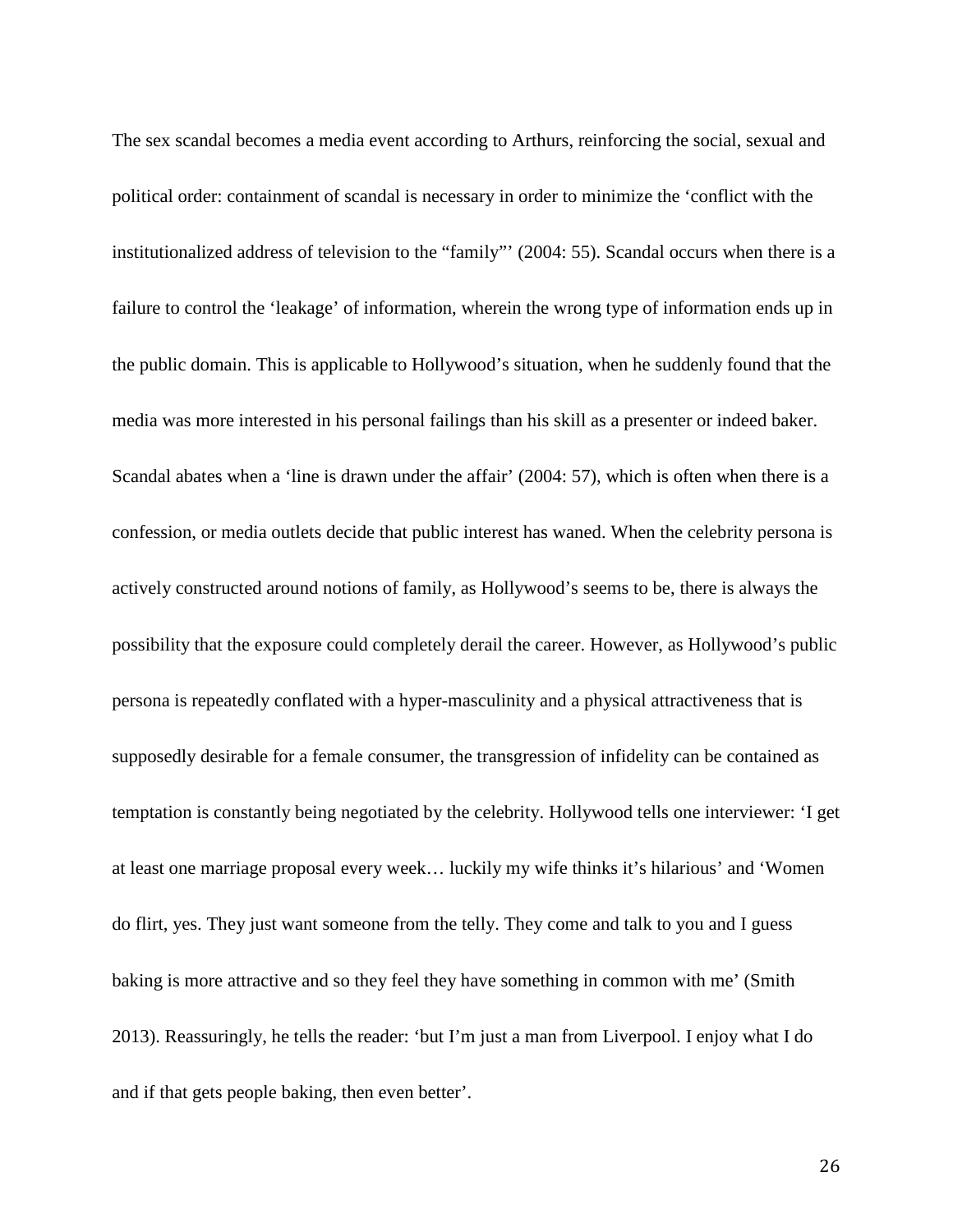The moral censure phase of the Hollywood scandal culminated with publicity for *Pies & Puds*. A confession, initially on the *Richard Bacon Radio 5 Live* (2010-2014) afternoon show in 2013, and subsequently on the *Jonathan Ross Show*, marked the point at which the institutional machine of the BBC sought to draw a line under the affair through a sanctioned mode of confessional emotional outpouring. That this was successfully achieved could be attributed to Hollywood's ready acceptance of moral culpability, as he talks about deserving the negative scrutiny in the Bacon interview, and there is an element of self-flagellation behind his admission.

#### **Conclusion**

It would be easy to dismiss Paul Hollywood as just another celebrity chef who got lucky in landing a part on what would go on to be one of the BBCs biggest shows for many years. However, *GBBO* was not initially a roaring success, and it has taken five series for it to be regarded as something of a 'phenomenon'. This is in large part down to the team fronting the series and this includes Hollywood, who brings something unique to the table. I would argue that Hollywood has made it possible to reach a broader demographic within the domestic UK market because the concept of 'Britishness' needs to be much more diverse than the Union Jack bunting would suggest: by actively incorporating a celebrity that can encapsulate a distinctive Northern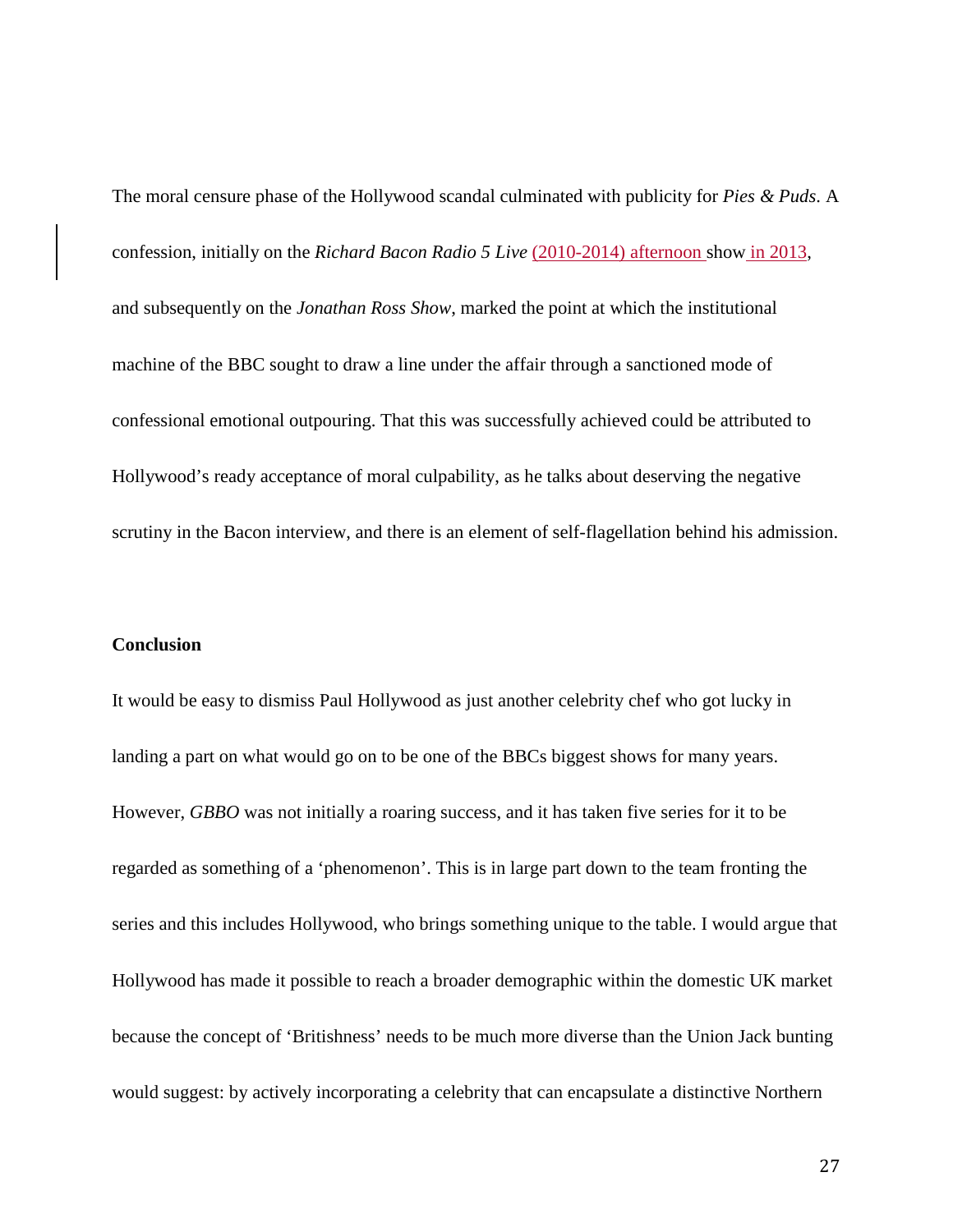identity (encompassing the Northwest, Cheshire, Liverpool, the Wirral), *GBBO*, and subsequently *Pies & Puds*, demonstrates that it is advantageous within the United Kingdom to assert an identity that appeals beyond the monolithic. Despite some negative press (such as Barbara Ellen's disdain of food posturing and 'food sex tyranny' as previously noted), the appetite for food programming is hardly abating and celebrities like Hollywood are finding that 'identity' is often a more lucrative asset than the vocational skills they trained so hard to master. However, while success within a 'local' market is often dependent on the perception of distinctiveness, this can constrain appeal on the global stage, as is the case with Hollywood's brief adventure in the United States.

## **References**

Arthurs, J. (2004), *Television and Sexuality: Regulation and the Politics of Taste*, Berkshire and New York: Open University Press.

Barthes, R. (1957/2000), *Mythologies* (trans. A. Lavers), London: Vintage Books.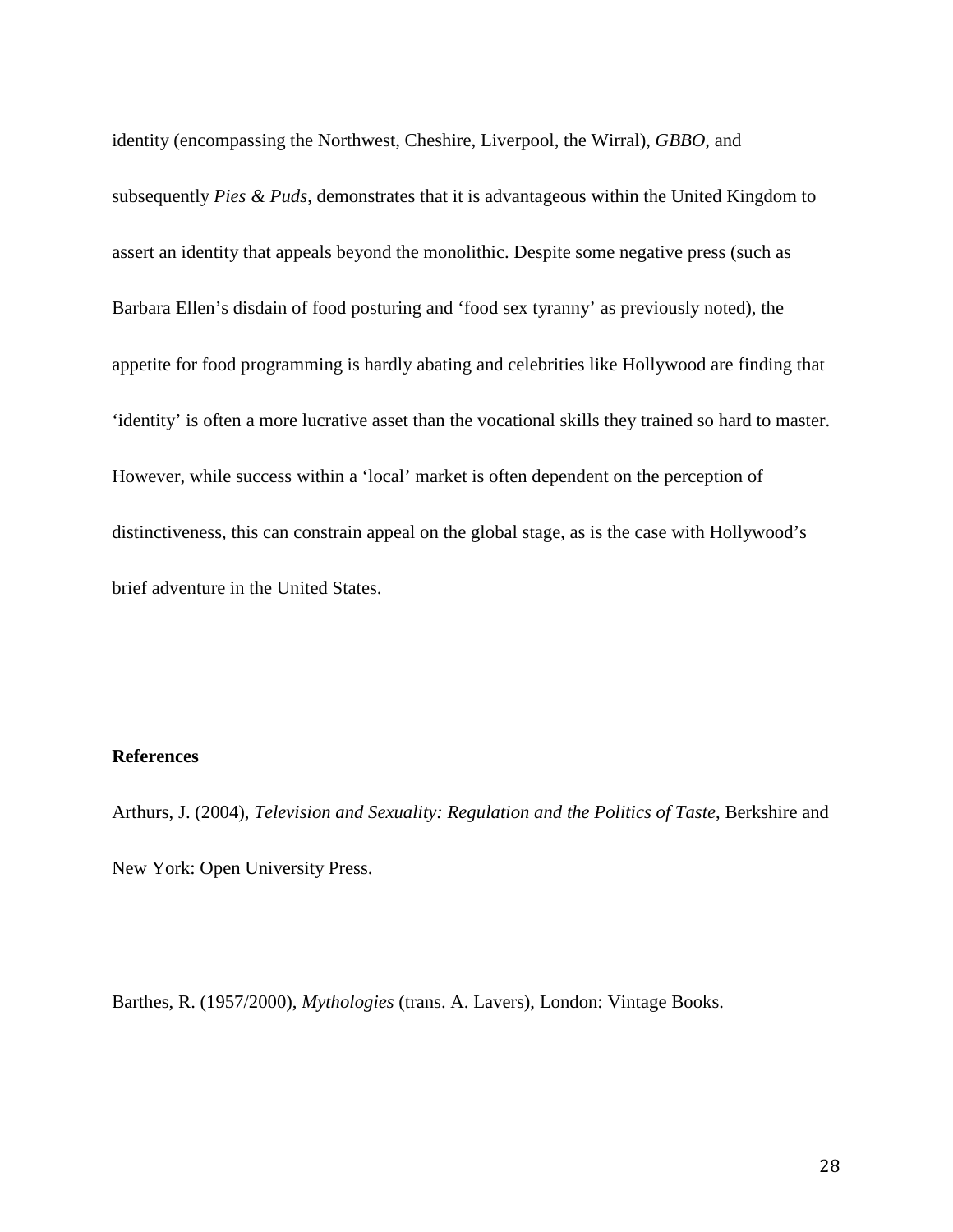Belchem, J. (2007), 'The New Livercool: History, culture and identity on Merseyside', in C. Ehland (ed.), *Thinking Northern: Textures of identity in the North of England*, Amsterdam: Rodopi, pp. 217–38.

\_\_\_\_ (20069), *Merseypride: Essays in Liverpool Exceptionalism*, R2nd revised. ed., Liverpool: University of Liverpool Chicago Press.

Bennett, J. (2008), 'The television personality system: Televisual stardom revisited after film theory', *Screen*, 49:1, pp. 32–50.

Bolger, K. (2013), 'Berry and Hollywood are on the rise again', *The Daily Post*, 15 August,

[http://infoweb.newsbank.com/resources/doc/nb/news/148332AEC3AAC050?p=UKNB.](http://infoweb.newsbank.com/resources/doc/nb/news/148332AEC3AAC050?p=UKNB)

Accessed 5 March 2015.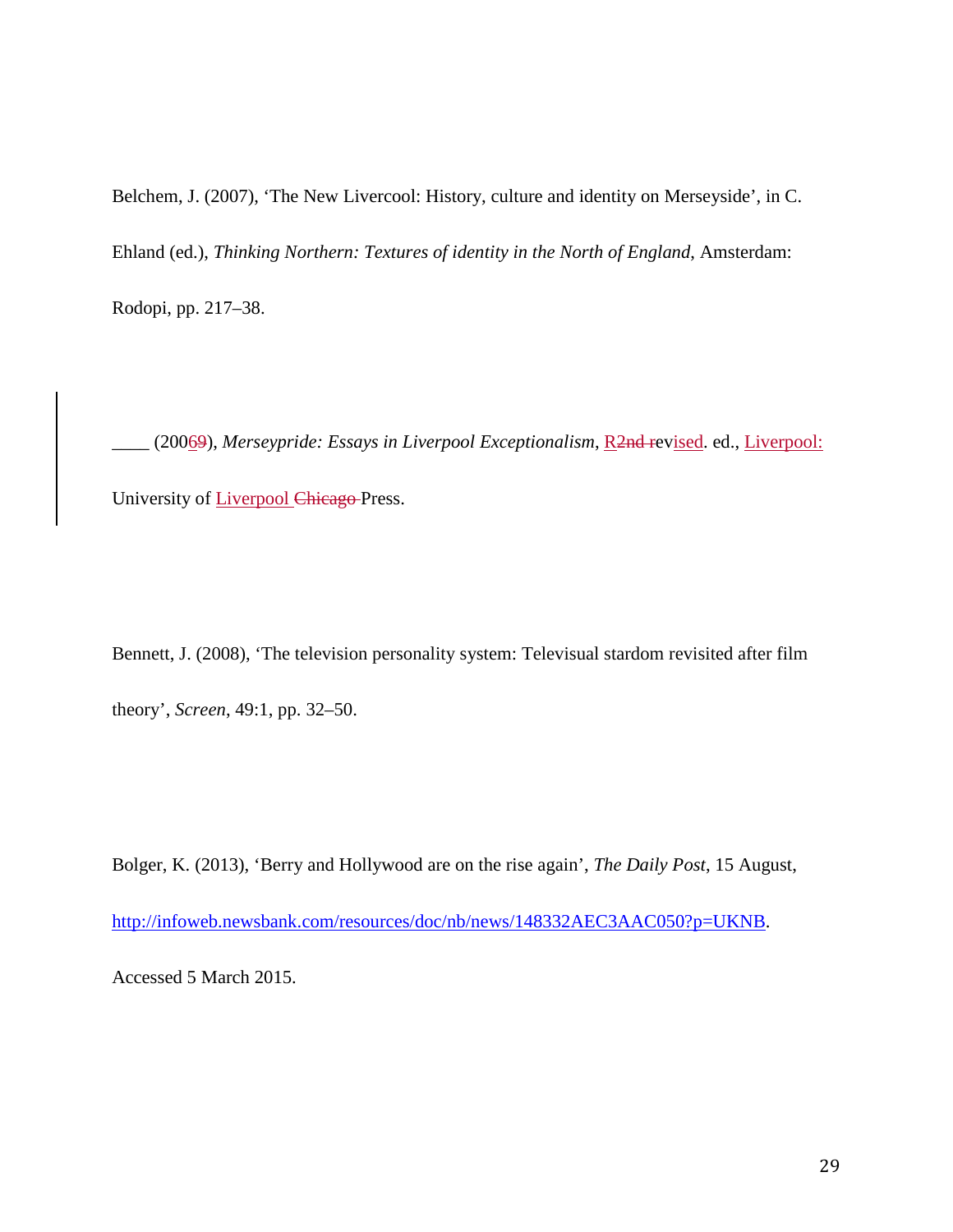Bourdain, A. (2001), 'Lust for the gastronomic – from Zola to cookbooks – is nothing new, but maybe it's time to shelve it', *SFGATE*, 4 November,

[http://www.sfgate.com/books/article/ESSAY-FOOD-PORN-Lust-for-the-2862233.php.](http://www.sfgate.com/books/article/ESSAY-FOOD-PORN-Lust-for-the-2862233.php)

Accessed 5 March 2015.

Conlan, T. (2014), 'The Great British Bake Off rises to top of most-watched TV of 2014 so far', *The Guardian*, 17 December, [http://www.theguardian.com/profile/taraconlan. Accessed 5 March](http://www.theguardian.com/profile/taraconlan.%20Accessed%205%20March%202015)  [2015.](http://www.theguardian.com/profile/taraconlan.%20Accessed%205%20March%202015)

Dagnell, A. S. (2013), *Paul Hollywood: Bread, Buns and Baking*, London: Metro Publishing.

Dyer, R. and McDonald, P. (1998), *Stars*, 2nd rev. ed., London: BFI Publishing.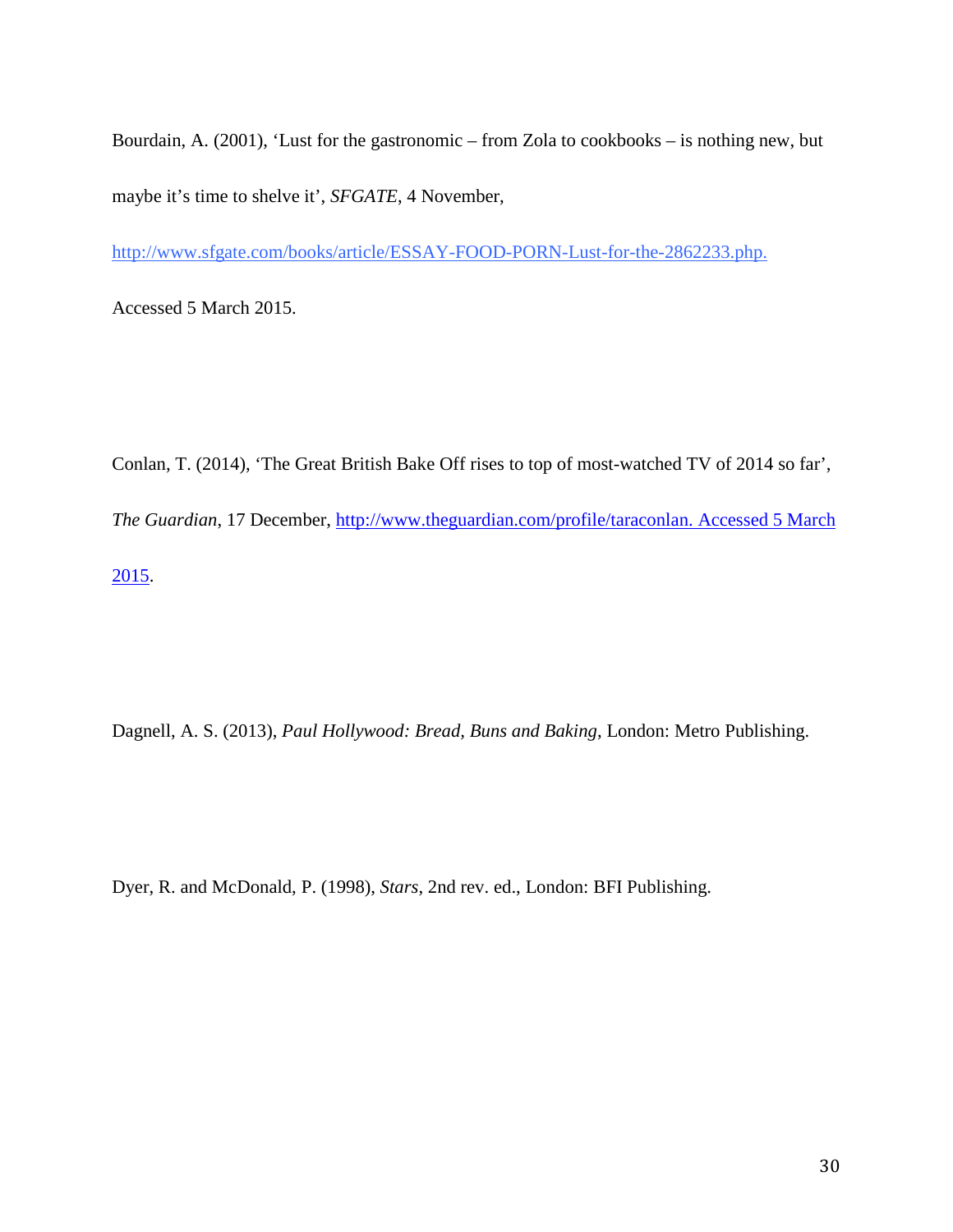Ellen, B. (2015), 'All this food posing is hard to swallow', *The Guardian*, 1 March,

[http://www.theguardian.com/commentisfree/2015/mar/01/foodie-poseurs-pompous-and-irritating.](http://www.theguardian.com/commentisfree/2015/mar/01/foodie-poseurs-pompous-and-irritating)

Accessed 1 March 2015.

Ellis, J. (1982), *Visible Fictions: Cinema, Television, Video*, London, Boston and Henley:

Routledge & Kegan Paul.

Gannon, L. (2013), 'I'm on the divorce diet', *The Sun*, 2 November,

[http://infoweb.newsbank.com/resources/doc/nb/news/149D45A6C69BDD30?p=UKNB.](http://infoweb.newsbank.com/resources/doc/nb/news/149D45A6C69BDD30?p=UKNB)

Accessed 5 March 2015.

Hewison, R. (1987), *The Heritage Industry: Britain in a Climate of Decline*, London: Methuen.

Hollywood, P. (2013a), *Paul Hollywood's Bread*, London: Bloomsbury.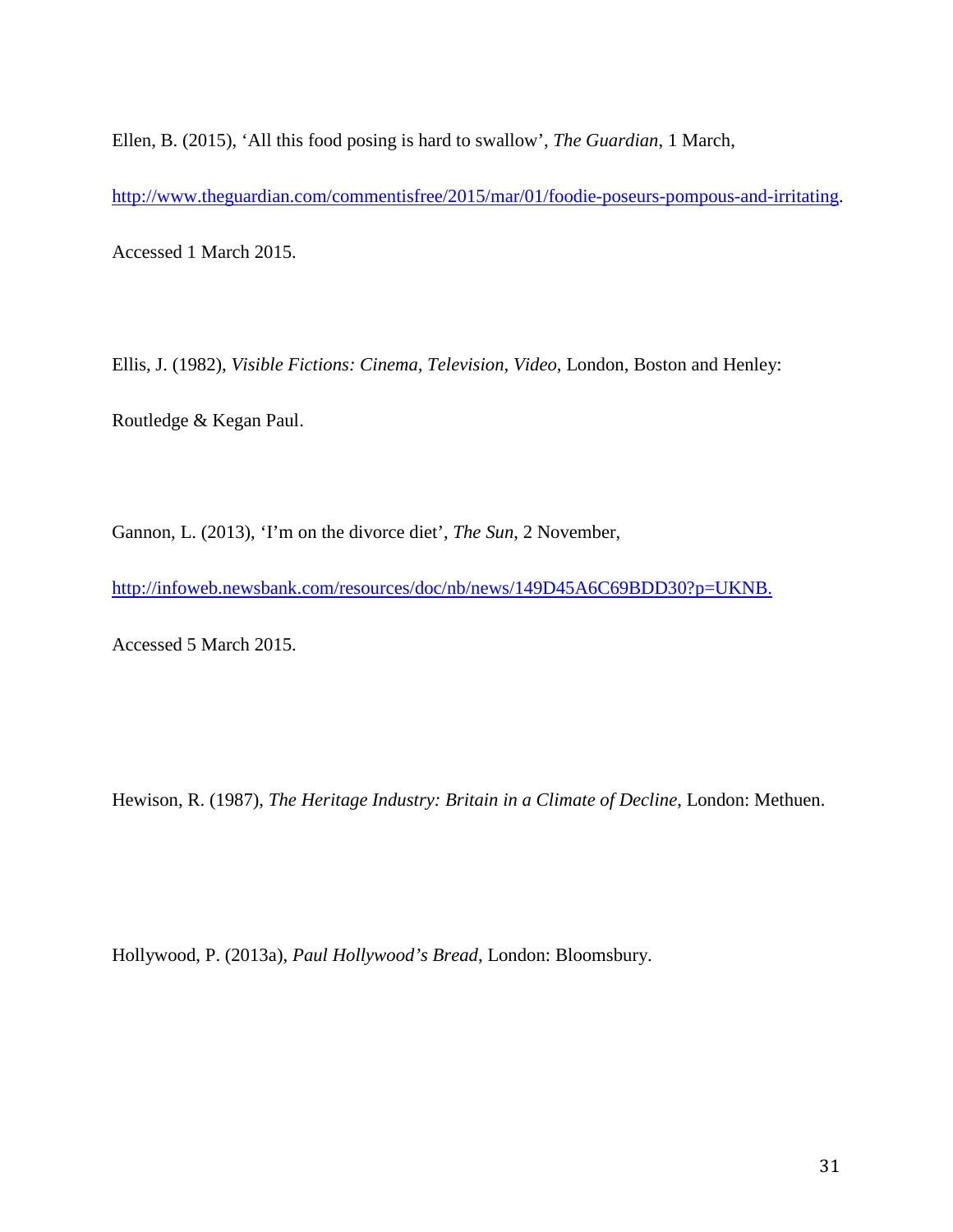\_\_\_\_ (2013b), *Paul Hollywood's Pies & Puds*, London: Bloomsbury.

\_\_\_\_ (2014), *Paul Hollywood's British Baking: Favourite recipes, from Cornish pasties to* 

*Bakewell Tarts*, London: Bloomsbury.

Kalina, P. (2013), 'Winning formula is a piece of cake – First Look – *The Great Australian Bake* 

*Off*', *The Sydney Morning Herald*, 17 June,

[http://infoweb.newsbank.com/resources/doc/nb/news/146F6F5255425A30?p=UKNB.](http://infoweb.newsbank.com/resources/doc/nb/news/146F6F5255425A30?p=UKNB) Accessed

5 March 2015.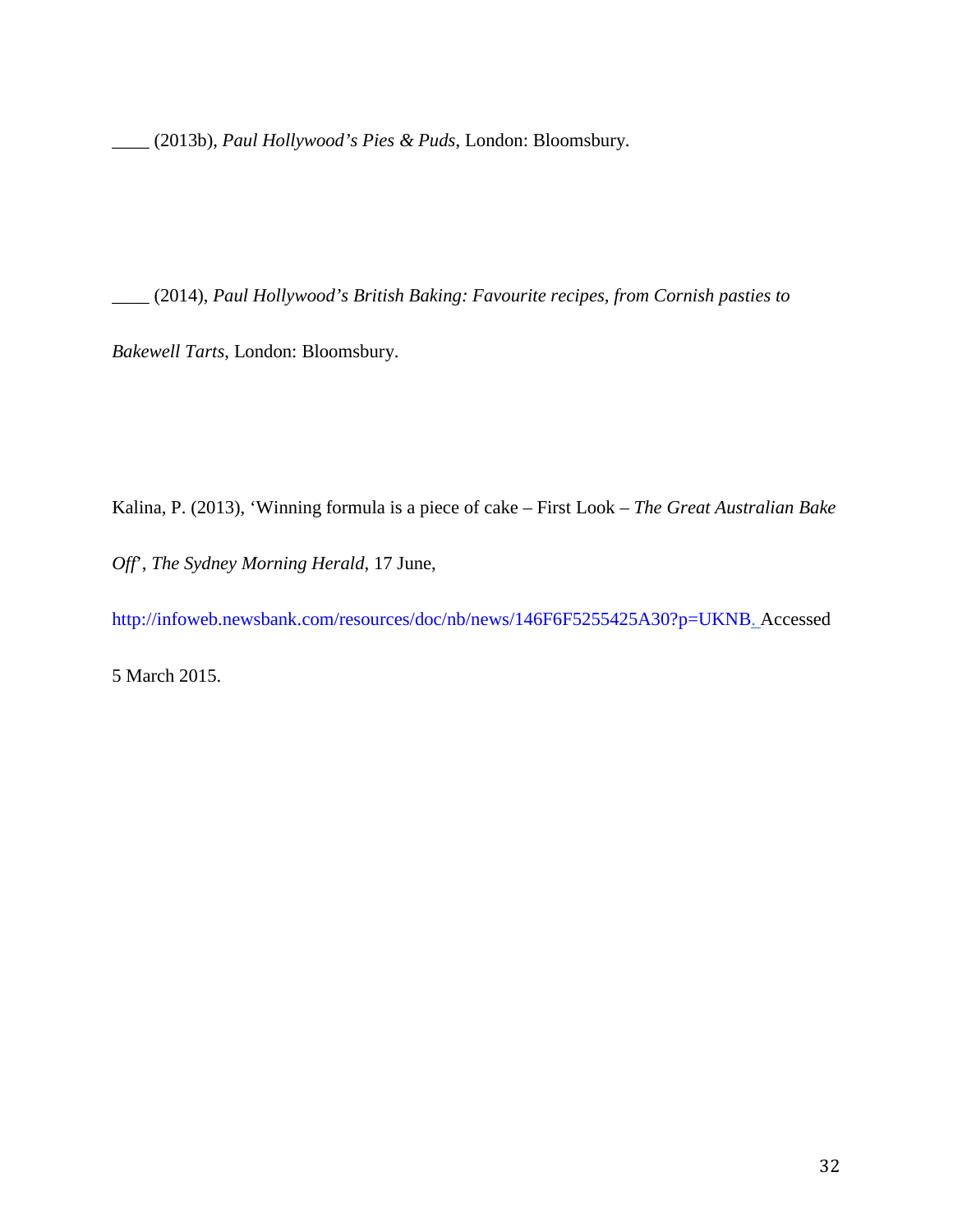Langer, J. (1981/1997), 'Television's personality system', *Media, Culture and Society*, 3:4, pp. 351–65. Rpt. in O'Sullivan, T. and Jewkes, Y. (eds), *The Media Studies Reader*, London and New York: Arnold, pp. 164–71.

Lusted, D. (1984/1986), 'The glut of the personality', in L. Masterman (ed.), *Television Mythologies: Stars, Shows and Signs*, London: Comedia/MK Media Press, pp. 73–81.

Magee R. M. (2007), 'Food puritanism and food pornography: The gourmet semiotics of Martha and Nigella', *Americana: The Journal of American Popular Culture (1900–present)*, 6:2, [http://www.americanpopularculture.com/journal/articles/fall\\_2007/magee.htm.](http://www.americanpopularculture.com/journal/articles/fall_2007/magee.htm) Accessed 5 March 2015.

Marshall, P. D. (1997), *Celebrity and Power: Fame in Contemporary Culture*, Minneapolis and London: University of Minnesota Press.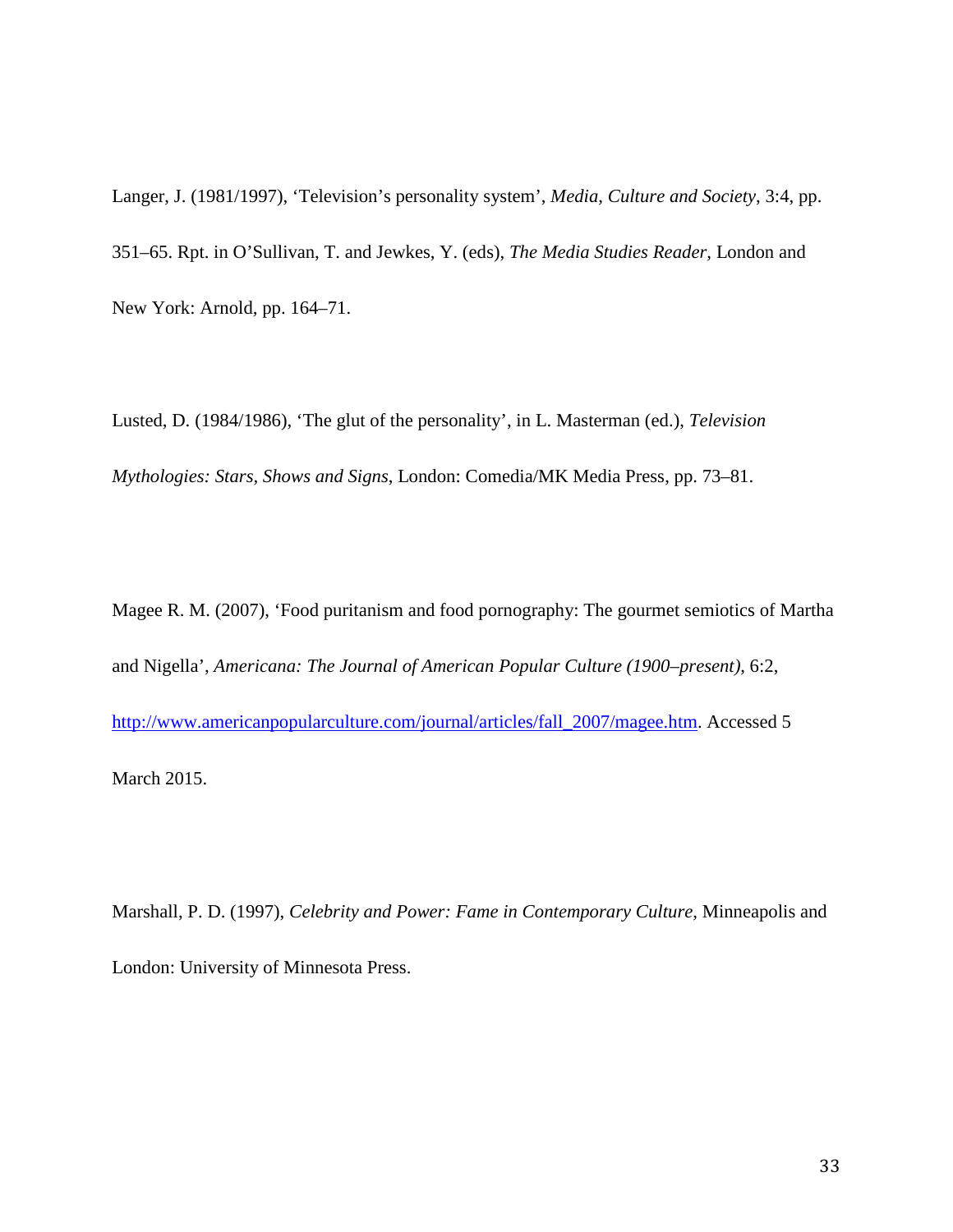\_\_\_\_ (2014), 'Persona studies: Mapping the proliferation of the public self', *Journalism*, 15:2, pp.153–70,

sagepub.co.uk/journalsPermissions.navDOI:10.1177/1464884913488720 jou.sagepub.com.

Accessed 20 March 2015.

McElroy, R. and Williams, R. (2011), 'Remembering ourselves, viewing the others: Historical reality television and celebrity in the small nation', *Television and New Media*, 12:3, pp. 187– 206.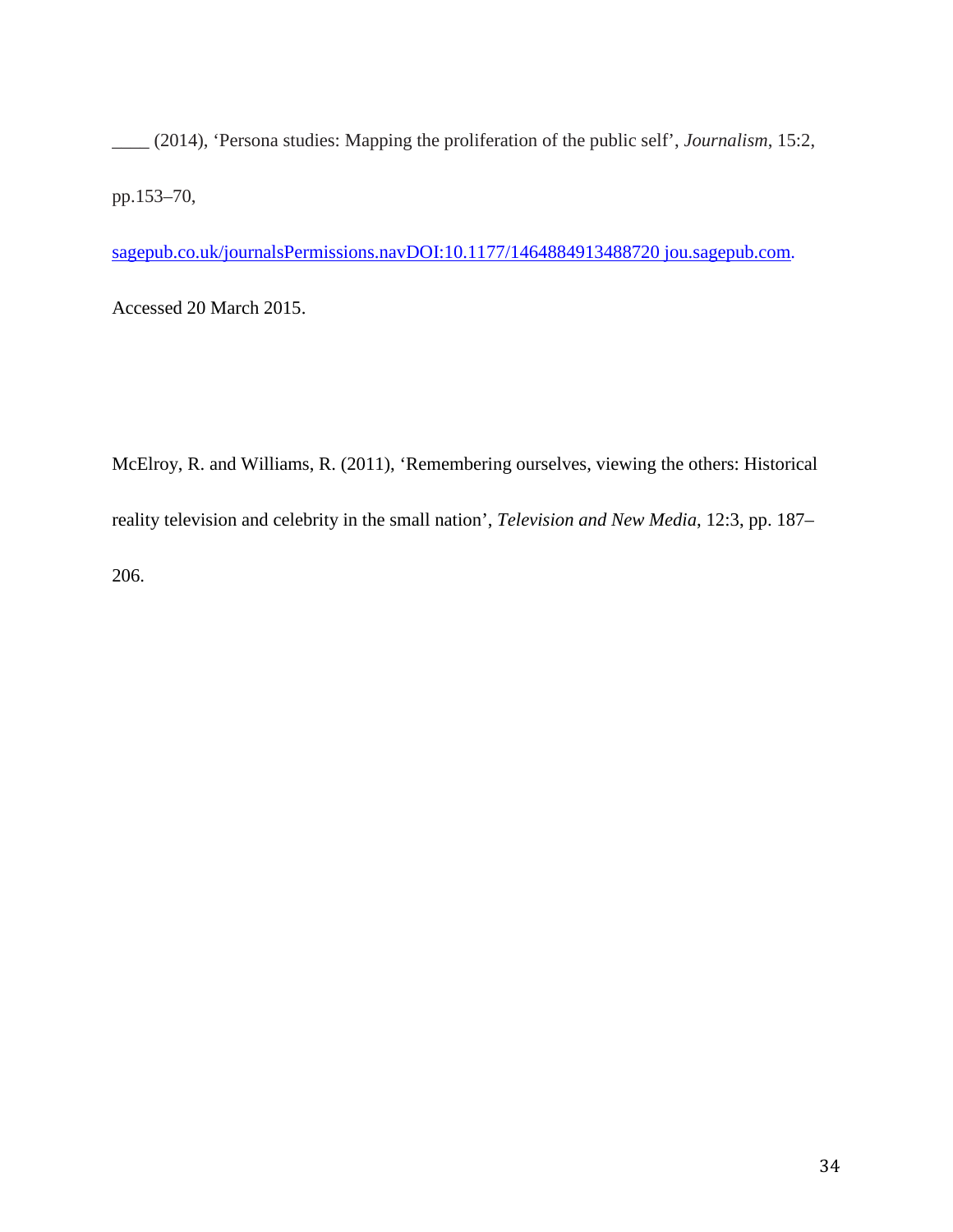Negra, D. (2002), 'Ethnic food fetishism, whiteness, and nostalgia in recent film and television',

*Velvet Light Trap: A Critical Journal of Film and Television*, 50: 2, September/Fall, pp. 62–76.

Prudom, Laura (2013), 'Meet Paul Hollywood, "The George Clooney of Baking" And "American Baking Competition' Judge"', *The Huffington Post*, 1 May, [http://www.huffingtonpost.com/2013/05/01/paul-hollywood-george-clooney-of](http://www.huffingtonpost.com/2013/05/01/paul-hollywood-george-clooney-of-baking_n_3191281.html)[baking\\_n\\_3191281.html.](http://www.huffingtonpost.com/2013/05/01/paul-hollywood-george-clooney-of-baking_n_3191281.html) Accessed 8 July 2015.

Pukas, Anna (2012), 'How the Great British Bake Off has made Paul Hollywood a sex symbol', *The Daily Express*, 5 October, [http://www.express.co.uk/news/showbiz/350268/How-the-Great-](http://www.express.co.uk/news/showbiz/350268/How-the-Great-British-Bake-Off-has-made-Paul-Hollywood-a-sex-symbol)[British-Bake-Off-has-made-Paul-Hollywood-a-sex-symbol.](http://www.express.co.uk/news/showbiz/350268/How-the-Great-British-Bake-Off-has-made-Paul-Hollywood-a-sex-symbol) Accessed 8 July 2015.

Robinson, N. (2014), 'Toast for Paul Hollywood's Artisan Bakery', *Food Manufacture*, 28 May, [http://www.foodmanufacture.co.uk/Manufacturing/Paul-Hollywood-closes-bakery.](http://www.foodmanufacture.co.uk/Manufacturing/Paul-Hollywood-closes-bakery) Accessed 20 March 2015.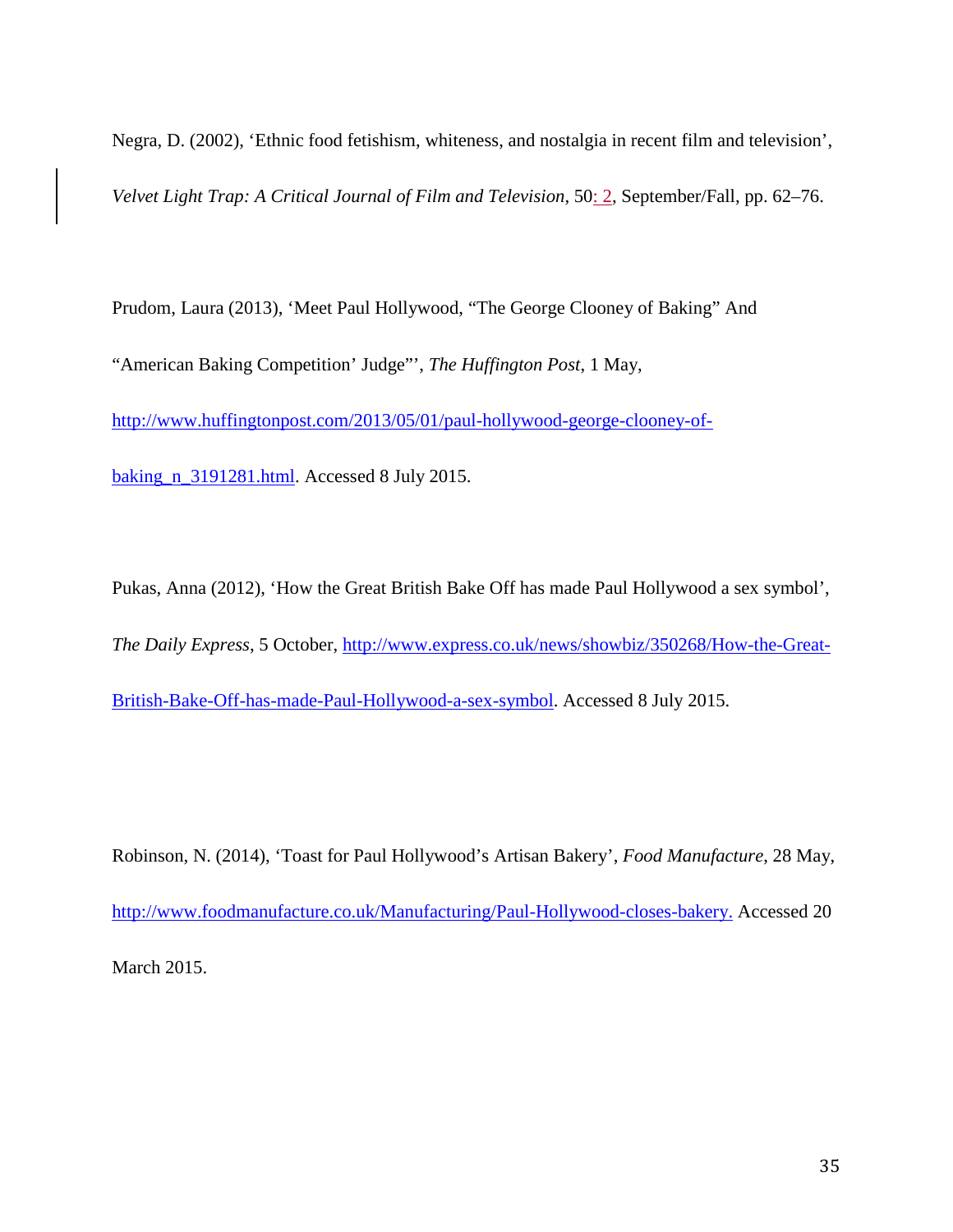Rojeck, C. (2001), *Celebrity*, London: Reaktion Books.

Russell, D. (2004), *Looking North: Northern England and the National Imagination*,

Manchester: Manchester University Press.

Sheehan, P. (2013), 'Presenter gets a roasting as baking turns to bonking, and leaves a bad taste in the mouths of his fans', *The Sydney Morning Herald*, 30 May,

[http://www.smh.com.au/comment/presenter-gets-a-roasting-as-baking-turns-to-bonking-and](http://www.smh.com.au/comment/presenter-gets-a-roasting-as-baking-turns-to-bonking-and-leaves-a-bad-taste-in-the-mouths-of-his-fans-20130529-2nbpm.html)[leaves-a-bad-taste-in-the-mouths-of-his-fans-20130529-2nbpm.html.](http://www.smh.com.au/comment/presenter-gets-a-roasting-as-baking-turns-to-bonking-and-leaves-a-bad-taste-in-the-mouths-of-his-fans-20130529-2nbpm.html) Accessed 5 March 2015.

Smith, C. (2013), 'Paul Hollywood on being a surprise sex symbol', *The Daily Mirror/The* 

*Sunday Mirror*, 24 March,

[http://infoweb.newsbank.com/resources/doc/nb/news/1453BAA57B64ECF0?p=UKNB.](http://infoweb.newsbank.com/resources/doc/nb/news/1453BAA57B64ECF0?p=UKNB)

Accessed 5 March 2015.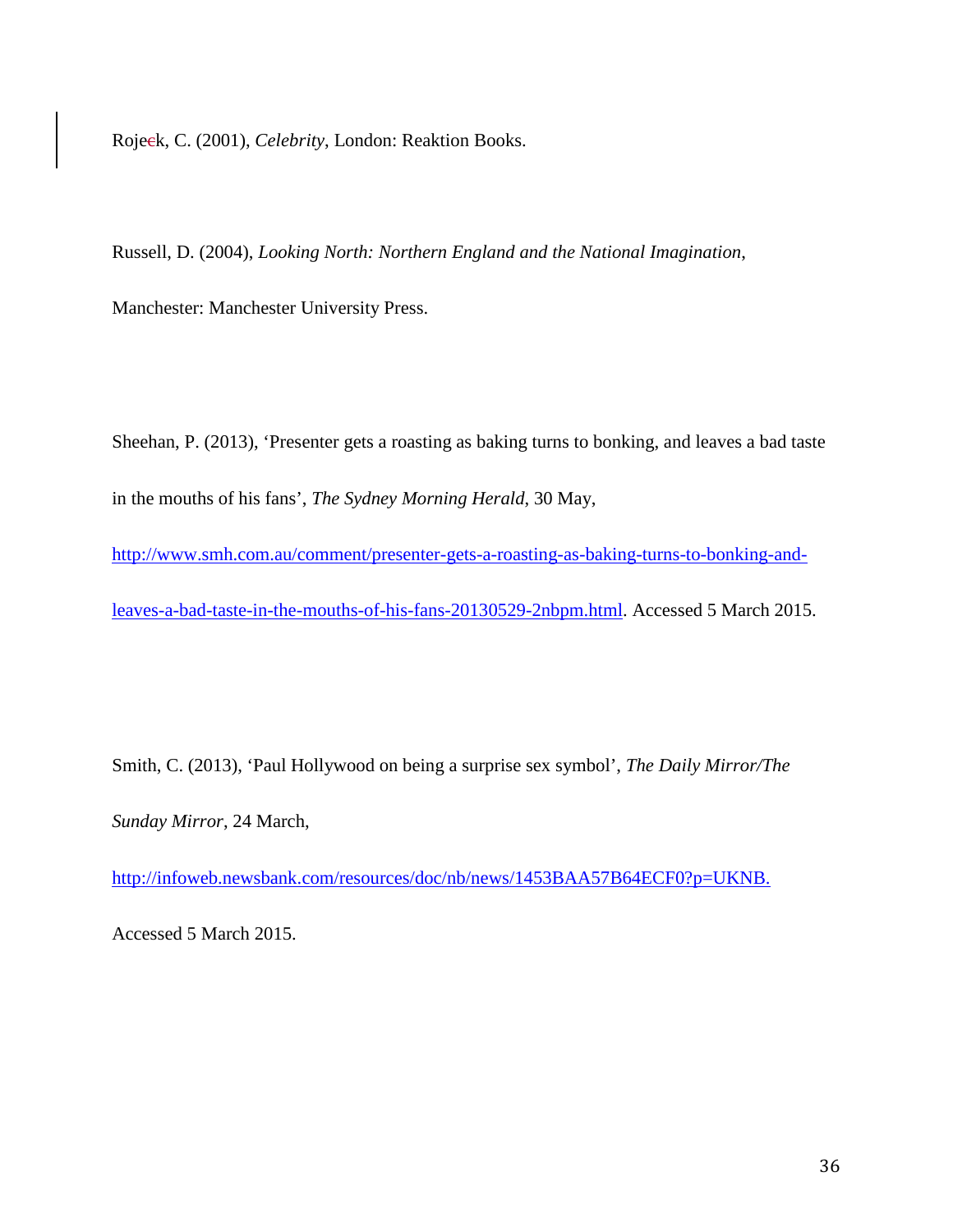# **Television & Radio programmes**

*Alan Carr: Chatty Man* (2009–, UK: Channel 4).

*The American Baking Competition* (2013, US: CBS).

*Britain's Got Talent* (2007–, UK: ITV).

*The Great British Bake Off* (2010–, UK: BBC).

*The Jonathan Ross Show* (2011–, UK: ITV).

*MasterChef* (1990–2001, 2005–, UK: BBC).

*Paul Hollywood's Bread* (2013, UK: BBC).

*Paul Hollywood's Pies & Puds* (2013, UK: BBC).

*Richard Bacon Radio 5 Live* (2010-2014, UK: BBC)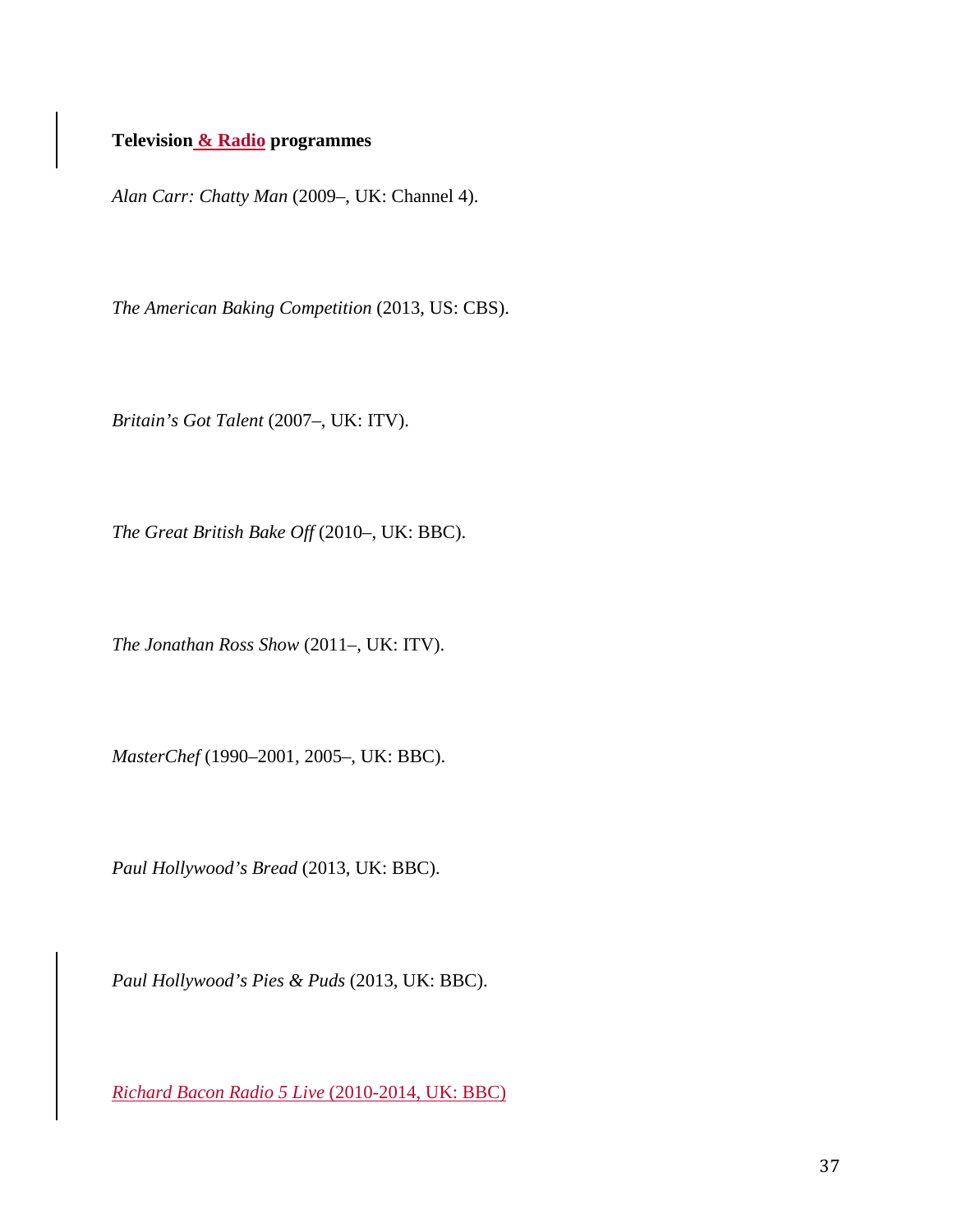*The Tonight Show with Jay Leno* (1992–2014, US: NBC).

*The X Factor* (2004–, UK: ITV).

## **Contributor details**

Gill Jamieson is a lecturer in Filmmaking and Screenwriting at the University of the West of Scotland. Her research and teaching interests are varied but include British television drama, adaptation and the screenwriting process, and the pedagogies of creativity. She has recently published on costume in the BBC drama *The Paradise* for the journal *Film, Fashion and Consumption* (2015) with Tony Grace. Her article on the Jim Thompson character Lou Ford will appear in the forthcoming *Crime Uncovered* series (in press).

Contact:

C/o School of Media, Culture and Society, University of the West of Scotland, University Campus Ayr, Scotland, KA8 0SX, UK.